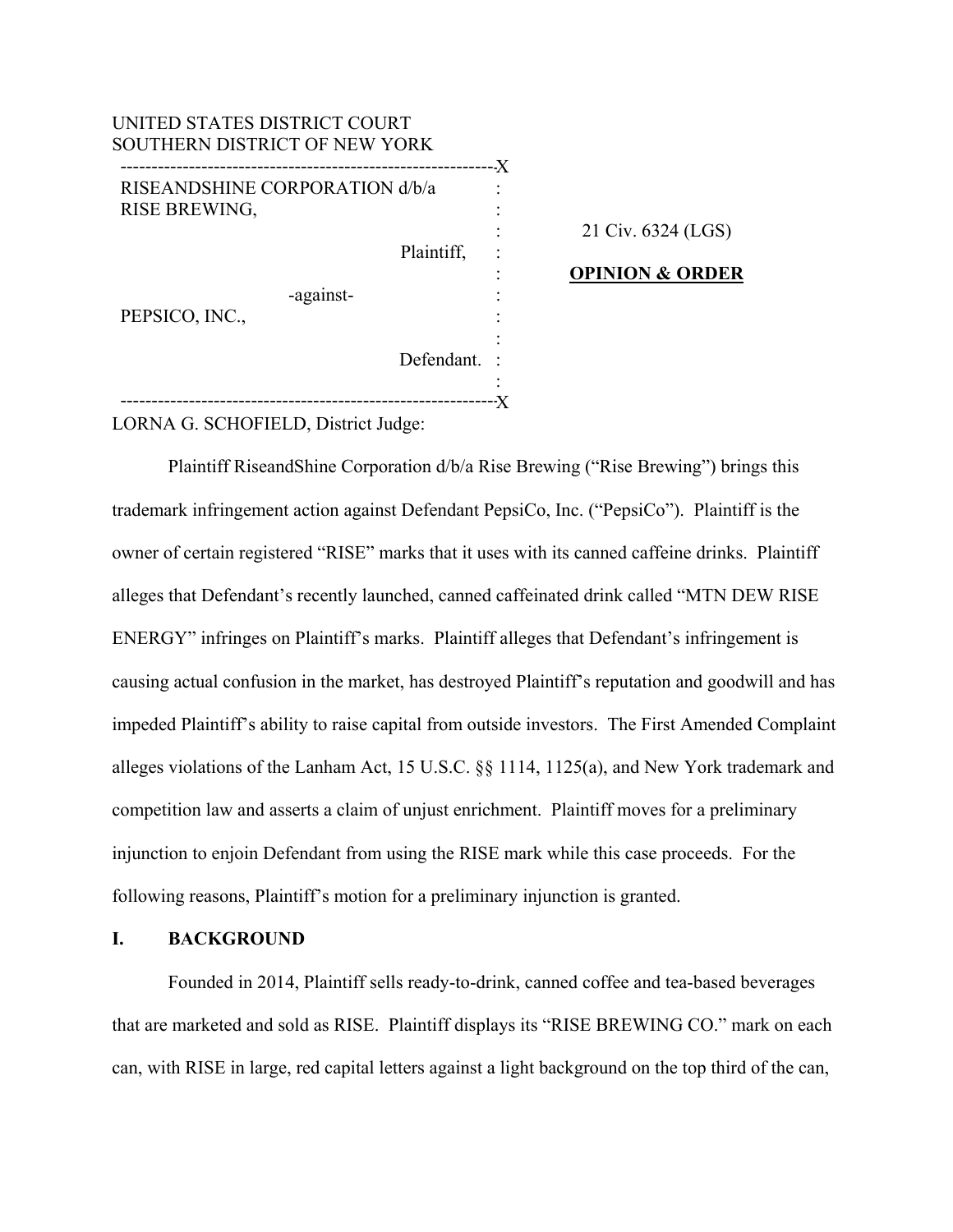as shown in the image below, with the words "Brewing Co." appearing in a much smaller font immediately below RISE. Plaintiff registered that mark with the U.S. Patent & Trademark Office ("PTO") in November 2017, and also owns other RISE registered marks.

In 2017, Plaintiff's CEO, Grant Gyesky, met with members of Defendant's Innovation team to discuss a potential partnership opportunity. Two more meetings between Plaintiff and Defendant followed, first on May 10, 2018, and again on January 24, 2019. Those discussions did not result in a business relationship.

In January 2021, Plaintiff learned that Defendant intended to launch a fruit-flavored caffeinated canned beverage under the mark MTN DEW RISE ENERGY. Plaintiff's counsel wrote Defendant's counsel, asking Defendant to "abandon any intent" to use the mark "MTN DEW RISE ENERGY" due to potential confusion with Plaintiff's products. The parties failed to reach agreement. Defendant's product launched in March 2021. As shown below, the MTN DEW RISE ENERGY mark appears prominently in the top portion of the can, with the RISE portion of the logo in all-capital, brightly colored letters against a light background on the top third of the can, and MTN DEW in a smaller font immediately above RISE. This action followed.



## **II. PROCEDURAL HISTORY & EVIDENTIARY HEARING**

Plaintiff commenced this action in the U.S. District Court for the Northern District of Illinois on June 15, 2021. Defendant moved to transfer the case to this Court on June 28, 2021.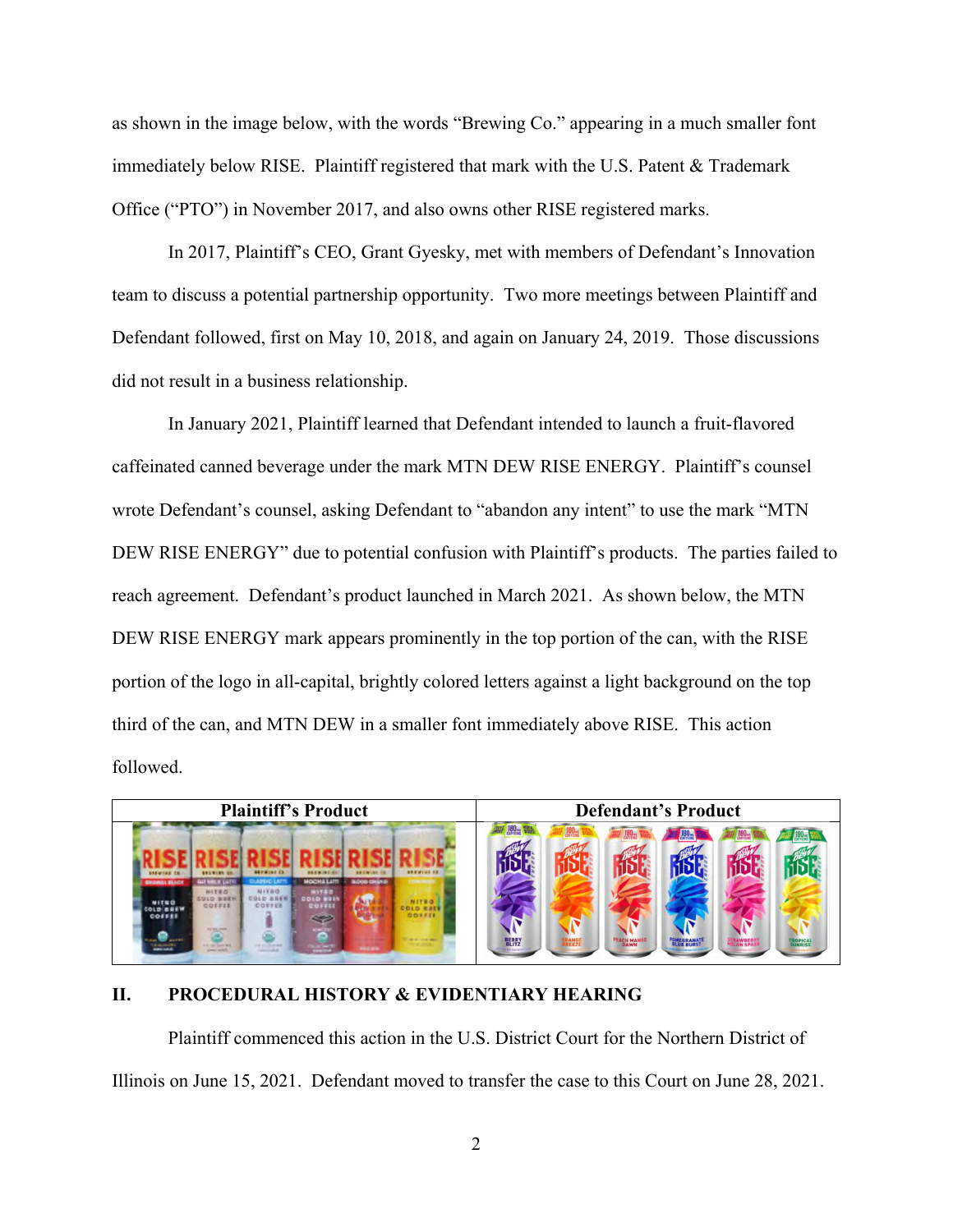Plaintiff moved for a preliminary injunction on June 29, 2021, with the following seven

declarations in support of the motion:

- Corey Guidi -- Plaintiff's Area Sales Manager for Northern California, described placement of Plaintiff's and Defendant's products in Walmart, Safeway and Raley's stores. Mr. Guidi stated that, "[i]n all of [his] international chain accounts, PepsiCo's RISE is stocked on the same aisle as [Plaintiff's] RISE products, so consumers encounter them as alternative caffeinated beverage options."
- Grant Gyesky -- CEO and Co-Founder of Rise Brewing, described the company's founding, trademarks and products, including the company's target market and current distribution. Mr. Gyesky also described communications between the parties in 2017, as well as Plaintiff's efforts to contact Defendant regarding the launch of its RISE drink between January and April 2021.
- Melissa Kalimov -- Plaintiff's COO, described an incident on April 30, 2021, when an industry contact was confused by an in-store promotional display for *Defendant's* product and asked her, "I see coffee on here and Rise. Is this new?"
- Nia Kaye -- Plaintiff's Regional Sales Manager for the Southeast, described an incident on May 20, 2021, when she visited a Publix grocery store in Florida and asked the manager on duty to check if there was more "RISE" in the backroom because there was not much of Plaintiff's product on the shelves. In response, the manager asked if she meant "Mountain Dew RISE."
- Jarrett McGovern -- co-founder and current Chief Creative Officer of Rise Brewing, described the circumstances leading up to and including the May 2018 and January 2019 meetings with Defendant's Innovation team, and provided related emails from before and after those meetings.
- Rachel Ratliff -- Plaintiff's Senior Regional Sales Manager for the Midwest, described an incident on March 3, 2021, when a Mariano's grocery store employee texted her, saying that Rise Energy had been selected for a promotional opportunity only to learn later that the promotion was not for Plaintiff's product but instead for "a new line of energy drinks by Pepsi called RISE."
- Emily Welch -- one of the outside lawyers representing Plaintiff, provided information and documents from the PTO regarding Plaintiff's various trademark applications and registrations, as well as copies of articles, press releases and tweets regarding Defendant's product and its launch.

Defendant opposed and sought a stay of Plaintiff's preliminary injunction motion

pending a decision on Defendant's motion to transfer. Plaintiff opposed any stay and, on July 8,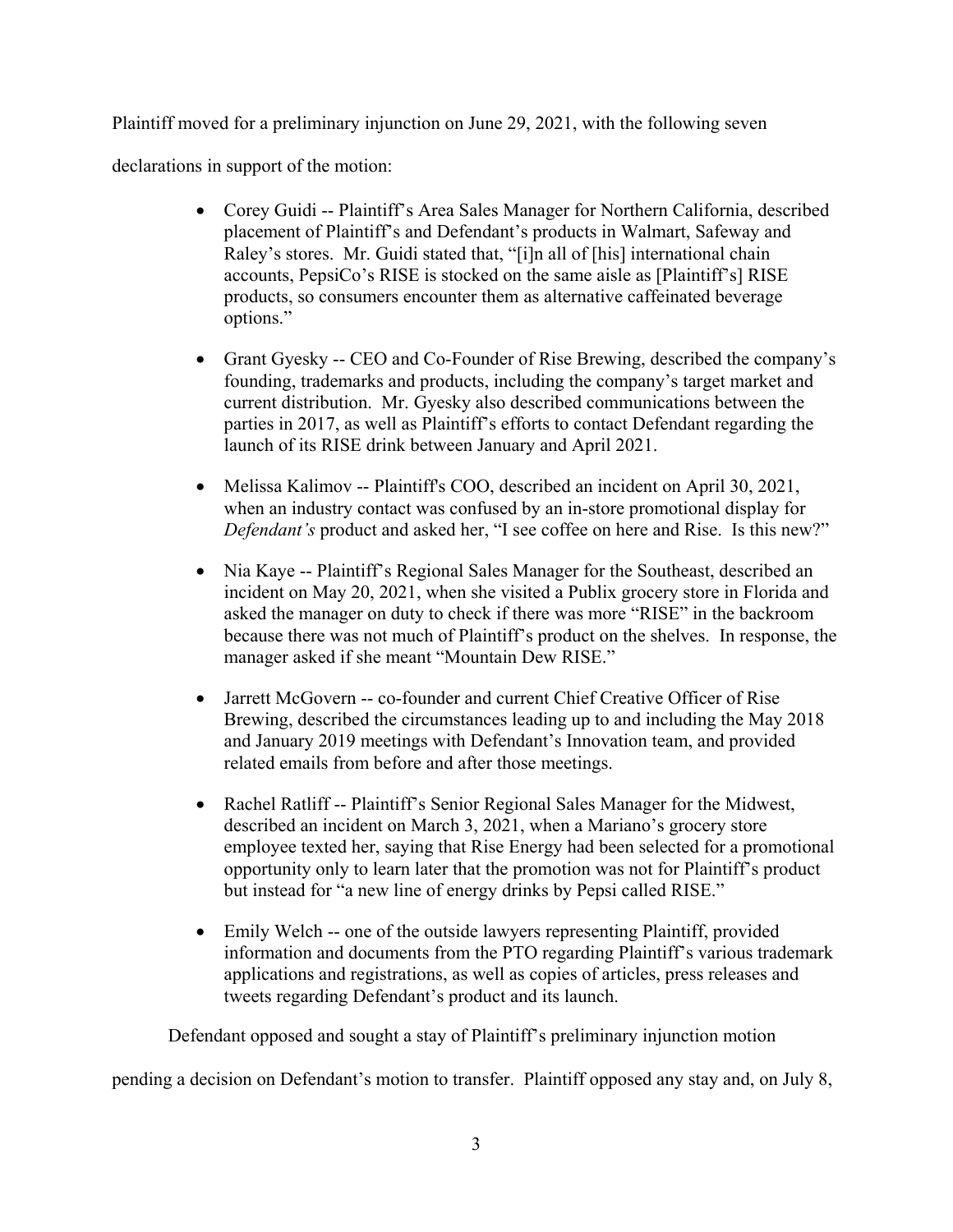2021, filed a cross-motion for expedited discovery and briefing for its preliminary injunction

motion. On July 22, 2021, the District Court in Illinois granted Defendant's motion to transfer.

Following the transfer to this Court, on July 26, 2021, Plaintiff filed an amended

complaint (the "Complaint") and renewed its motion for a preliminary injunction (the "Motion").

A hearing was scheduled for August 13, 2021, following Defendant's response. Defendant filed

its answer on August 9, 2021, and its opposition to the Motion the next day, with the following

five declarations:

- Fabiola Torres -- Chief Marketing Officer, Senior Vice President of Energy Category at PepsiCo, described the development, launch and marketing of MTN DEW RISE ENERGY, including selection of the mark.
- Kathryn Walker -- Vice President of Commercial Planning for Energy, a division within PepsiCo, described retailers' marketing of Defendant's product, the extent of Defendant's sales of its product, and harm to PepsiCo if an injunction were entered.
- Philip Johnson -- a retained expert who conducted a consumer survey to measure reverse confusion between the parties' respective products and prepared a written report dated August 9, 2021.
- Melissa Pittaoulis -- a retained expert who conducted a survey to evaluate the likelihood of forward consumer confusion between the parties' respective products and prepared a written report dated August 9, 2021.
- Emily Pyclik -- one of the outside lawyers representing Defendant, provided information and documents from the PTO regarding various trademark applications and registrations of non-parties incorporating the word "RISE" or variants in connection with goods and services, and related information; Plaintiff's May 24, 2016, Office Action Response regarding its application to register RISE COFFEE CO. & Design; a side-by-side photo of the parties' respective products; and correspondence between the parties.

Upon receipt of Defendant's submissions, Plaintiff was ordered to file a reply, and the hearing was adjourned to September 9, 2021. On August 25, 2021, Plaintiff filed a reply with declarations from Allison Schmidt, Alex Tanev, Leon Kaplan, and Holly Hawkins Saporito. On August 26, 2021, Plaintiff filed a letter motion for leave to file these additional declarations,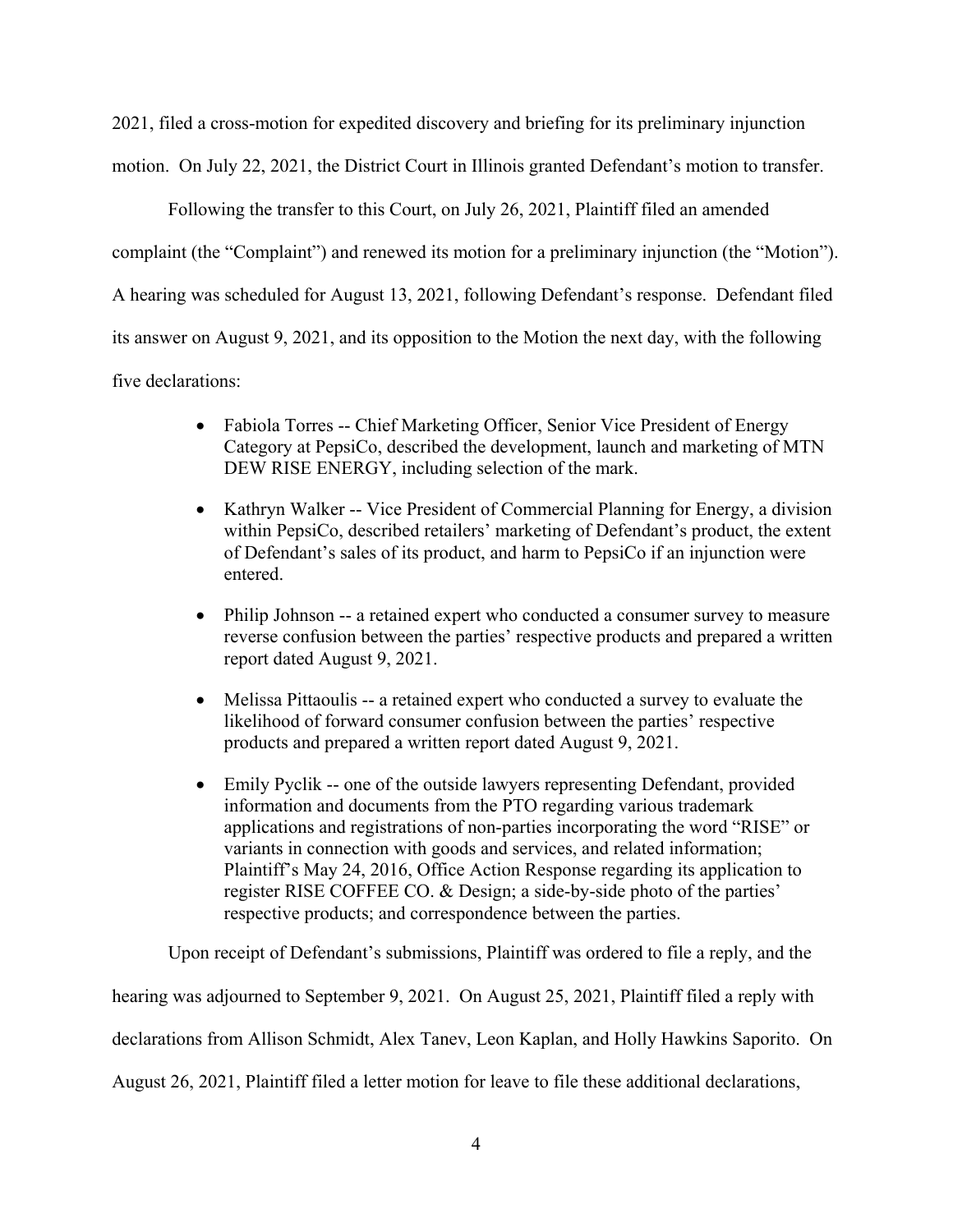which the Court denied on August 27, 2021. On September 9, 2021, the Court heard oral argument on the Motion.

Following oral argument, on September 17, 2021, Defendant filed a motion for an evidentiary hearing, claiming that Plaintiff had made arguments without evidentiary support and relied on the declarations filed with Plaintiff's reply. Defendant asked for "the chance to demonstrate why these declarations do not support [Plaintiff's] claims" and present evidence to assist in fashioning any injunction. The Court granted Defendant's request on September 21, 2021. On September 27, 2021, the parties filed a joint letter apprising the Court of the names of any witnesses to be called and the proposed topics to be discussed. In that letter, Defendant objected to Plaintiff's calling Allison Schmidt, Steve Salzinger or Leon Kaplan as witnesses at the hearing, which the Court overruled on September 28, 2021. On September 29, 2021, Defendant filed a motion for reconsideration or, in the alternative, asked to supplement its witness list to "respond to Plaintiff's new witnesses." Plaintiff responded the next day, countering that Defendant renewed its request for an evidentiary hearing specifically to have the opportunity "to cross-examine witnesses on the issues it alleged were raised for the first time at the [September 9, 2021], hearing," including Plaintiff's difficulties securing investments, newly obtained actual confusion evidence and Dr. Kaplan's expert report. Plaintiff also objected to Defendant's request to supplement its witness list. On September 30, 2021, the Court denied Defendant's motion for reconsideration and granted Defendant's motion to supplement its witness list.

Due to the COVID-19 pandemic, the evidentiary hearing was held via video conference on October 8, 2021. Plaintiff offered credible evidence on incidents of actual confusion, the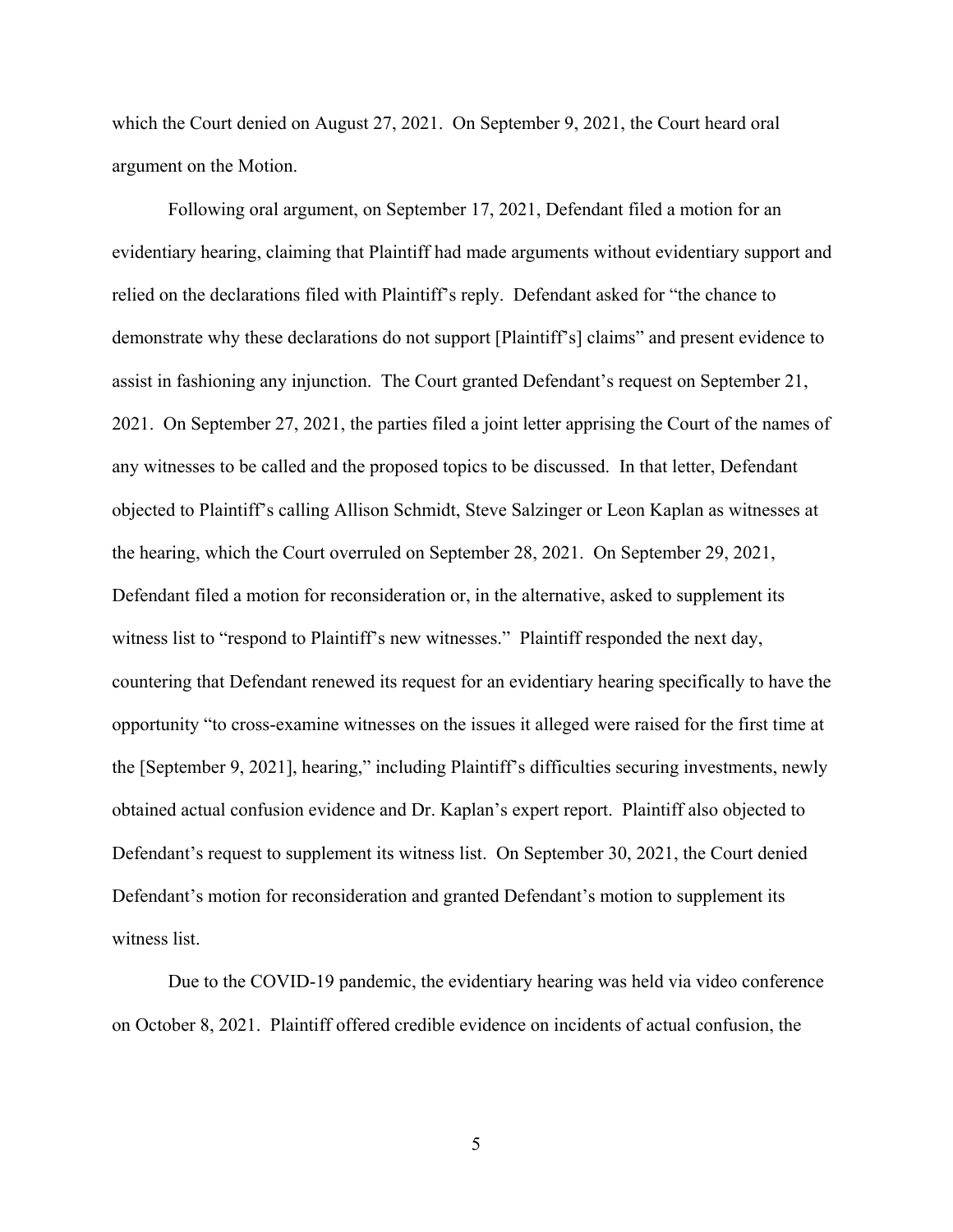likelihood of confusion and irreparable harm. Specifically, Plaintiff called four lay witnesses

and one expert witness:

- Grant Gyesky testified about the history and current status of Plaintiff's business and trademarks; past dealings with Defendant; Plaintiff's financial position; actual confusion in the marketplace and the harm that Defendant's product has caused Plaintiff.
- Steve Salzinger is a professional investor in early-stage companies. Mr. Salzinger testified that, although he has participated in six of seven rounds of Plaintiff's financing, he has decided to withhold further investment in the company due to the marketing and sale of Defendant's product and the resulting consumer confusion.
- Rachel Ratliff testified about the sale of Plaintiff's products, product placement in stores and actual confusion in the marketplace between the parties' respective products. Ms. Ratliff also testified about the March 3, 2021, incident involving a Mariano's assistant store manager who mistakenly informed Ms. Ratliff that Plaintiff had been chosen for a promotion -- when the promotion was for Defendant's product.
- Allison Schmidt is one of Plaintiff's brand ambassadors. Ms. Schmidt testified about instances of confusion in product ordering, product placements in stores, Plaintiff's proposed sponsorship of certain athletic events, and at regular consumer tastings in the Cincinnati area. Ms. Schmidt described confusion in stores and at product tastings as the "norm . . . not the exception at this point" and that she is regularly asked if Plaintiff's product is the new coffee version of Mountain Dew. Ms. Schmidt's declaration, which had been filed with Plaintiff's reply, also was admitted into evidence at the hearing.
- Leon Kaplan, Plaintiff's expert witness, testified briefly to rebut Defendant's survey experts and their respective reports. Mr. Kaplan's rebuttal report also was admitted into evidence at the hearing.

In response, Defendant relied on the previously filed report of its survey expert and called

three lay witnesses:

• Jim Lee, Chief Strategy and Transformation Officer and SVP, PepsiCo Beverages North America, testified about different product categories within the industry and the absence of any effect on Plaintiff from the launch and sales of Defendant's product. Mr. Lee testified that Defendant's product had been developed independently and that his team had "never looked" at Plaintiff because of Defendant's twenty-five-year joint venture with Starbucks.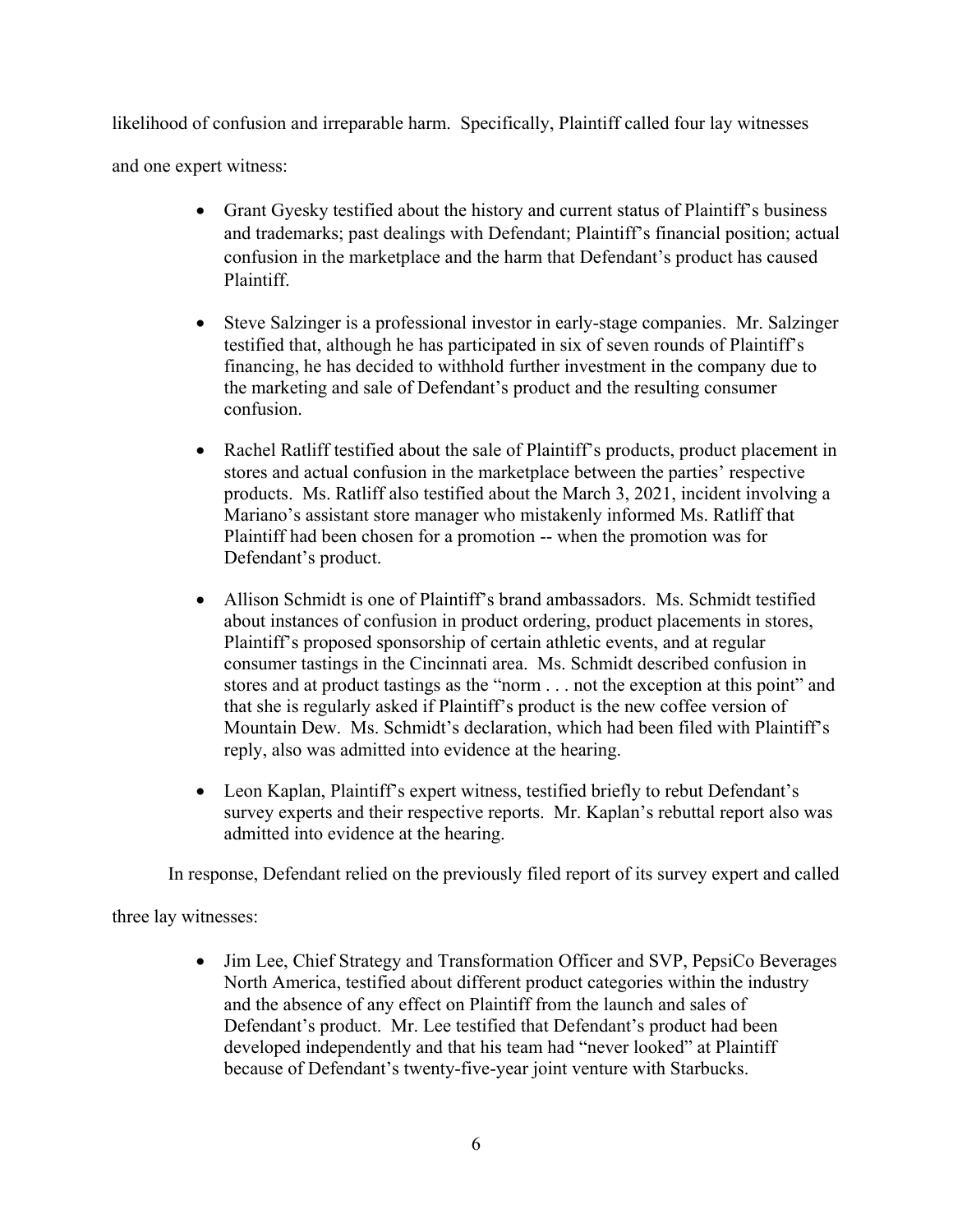- Greg Lyons, Chief Marketing Officer, PepsiCo Beverages North America, testified about the circumstances leading to the development of Defendant's product. Mr. Lyons testified that the company had been interested in getting into the energy drink segment following the company's acquisition of Rockstar and chose the name "Rise" for its product because it connotes "morning" and also had "an emotional meaning" that encourages consumers to "g[e]t their day started right." In addition, Mr. Lyons testified on the harm to Defendant if a preliminary injunction were issued.
- Bryan Santee, Vice President Sales -- National Accounts, PepsiCo Beverages North America, testified about the distribution and marketing of Defendant's product, including placement in stores. In addition, Mr. Santee testified about the harm Defendant would suffer if the Motion were granted, including the timeline and cost associated with changing product packaging.

Following the evidentiary hearing, on October 11, 2021, the parties filed several exhibits admitted into evidence at the hearing.<sup>1</sup> The same day, Defendant also objected to "one-sided record supplementation" at the hearing and requested three weeks of "targeted, expedited discovery" on issues related to store layouts, investor concerns, internet search results and Ms. Schmidt's testimony on instances of actual confusion. Plaintiff responded on October 14, 2021. The objections were overruled and the application for discovery on the preliminary

injunction motion denied.

1

# **III. LEGAL STANDARD**

Plaintiff seeks an order preliminarily enjoining Defendant from continuing to manufacture or sell its infringing RISE products. "A party seeking a preliminary injunction must show (1) irreparable harm; (2) either a likelihood of success on the merits or both serious questions on the merits and a balance of hardships decidedly favoring the moving party; and

<sup>&</sup>lt;sup>1</sup> Immediately after the evidentiary hearing, on October 8, 2021, Defendant filed a motion requesting the Court to take judicial notice of the complaint filed in *RiseandShine Corp. v. Hendricks*, No. 21 Civ. 232 (W.D.N.C. Aug. 1, 2021). The Court has reviewed that complaint and, to the extent relevant, considers it alongside the parties' other submissions.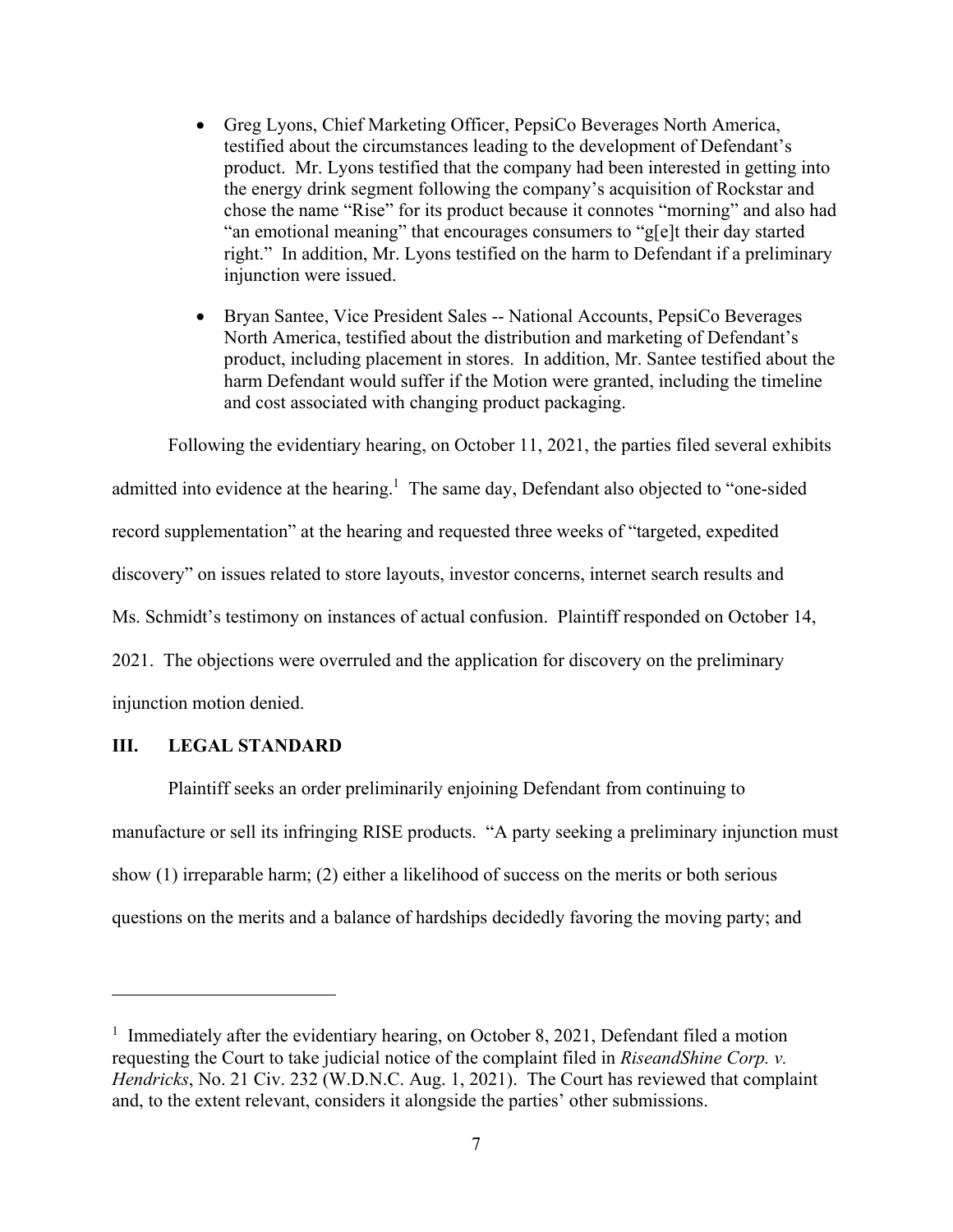(3) that a preliminary injunction is in the public interest." *N. Am. Soccer League, LLC v. U.S. Soccer Fed'n, Inc.*, 883 F.3d 32, 37 (2d Cir. 2018) (citing *New York ex rel. Schneiderman v.*  Actavis PLC, 787 F.3d 638, 650 (2d Cir. 2015)).<sup>2</sup> The Second Circuit has consistently applied this standard in trademark cases.3 *See, e.g.*, *Woodstock Ventures, LC v. Woodstock Roots LLC*, 837 F. App'x 837, 838 (2d Cir. 2021) (summary order); *Benihana, Inc. v. Benihana of Tokyo, LLC*, 784 F.3d 887, 895 (2d Cir. 2015); *Christian Louboutin S.A. v. Yves Saint Laurent Am. Holdings, Inc.*, 696 F.3d 206, 215 (2d Cir. 2012).

# **IV. DISCUSSION**

 $\overline{a}$ 

Plaintiff is entitled to a preliminary injunction because Plaintiff has demonstrated

irreparable harm, a likelihood of success on the merits of the federal copyright claim and that the

public interest weighs in favor of granting the injunction.

<sup>2</sup> The Second Circuit has articulated two versions of this standard. *Compare N. Am. Soccer League, LLC v. U.S. Soccer Fed'n, Inc.*, 883 F.3d 32, 37 (2d Cir. 2018) (three-factor test), *with Benihana, Inc. v. Benihana of Tokyo, LLC*, 784 F.3d 887, 895 (2d Cir. 2015) (four-factor test weighing balance of hardships separately from merits issues). Any difference between these standards is immaterial here because Plaintiff has demonstrated that the balance of hardships tips in its favor.

<sup>&</sup>lt;sup>3</sup> "Courts refer to preliminary injunctions as prohibitory or mandatory. Prohibitory injunctions maintain the status quo pending resolution of the case; mandatory injunctions alter it." *N. Am. Soccer League, LLC*, 883 F.3d at 36. "Because mandatory injunctions disrupt the status quo," they are subject to "a heightened legal standard by showing a clear or substantial likelihood of success on the merits." *Id.* at 37 (internal quotation marks omitted). In deciding whether a preliminary injunction is mandatory or prohibitory, the Second Circuit has defined "status quo" as "the last actual, peaceable uncontested status which preceded the pending controversy." *Id.*  (internal quotation marks omitted). Because Plaintiff seeks to restore the status quo prior to Defendant's alleged infringement, the heightened standard for mandatory injunctions does not apply. *See Two Hands IP LLC v. Two Hands Am., Inc.*, No. 21 Civ. 3855, 2021 WL 4437975, at \*2 n.2 (S.D.N.Y. Sept. 28, 2021) ("[T]he plaintiff seeks to halt the alleged infringement of its marks. Such an injunction is generally considered to be prohibitory, rather than mandatory." (citing *Louis Vuitton Malletier v. Dooney & Bourke, Inc.*, 454 F.3d 108, 114 (2d Cir. 2006))). Even if the heightened standard applies here, it is satisfied because Plaintiff has shown, not only a likelihood of success on the merits as discussed in the text, but also a clear or substantial likelihood of success on the merits.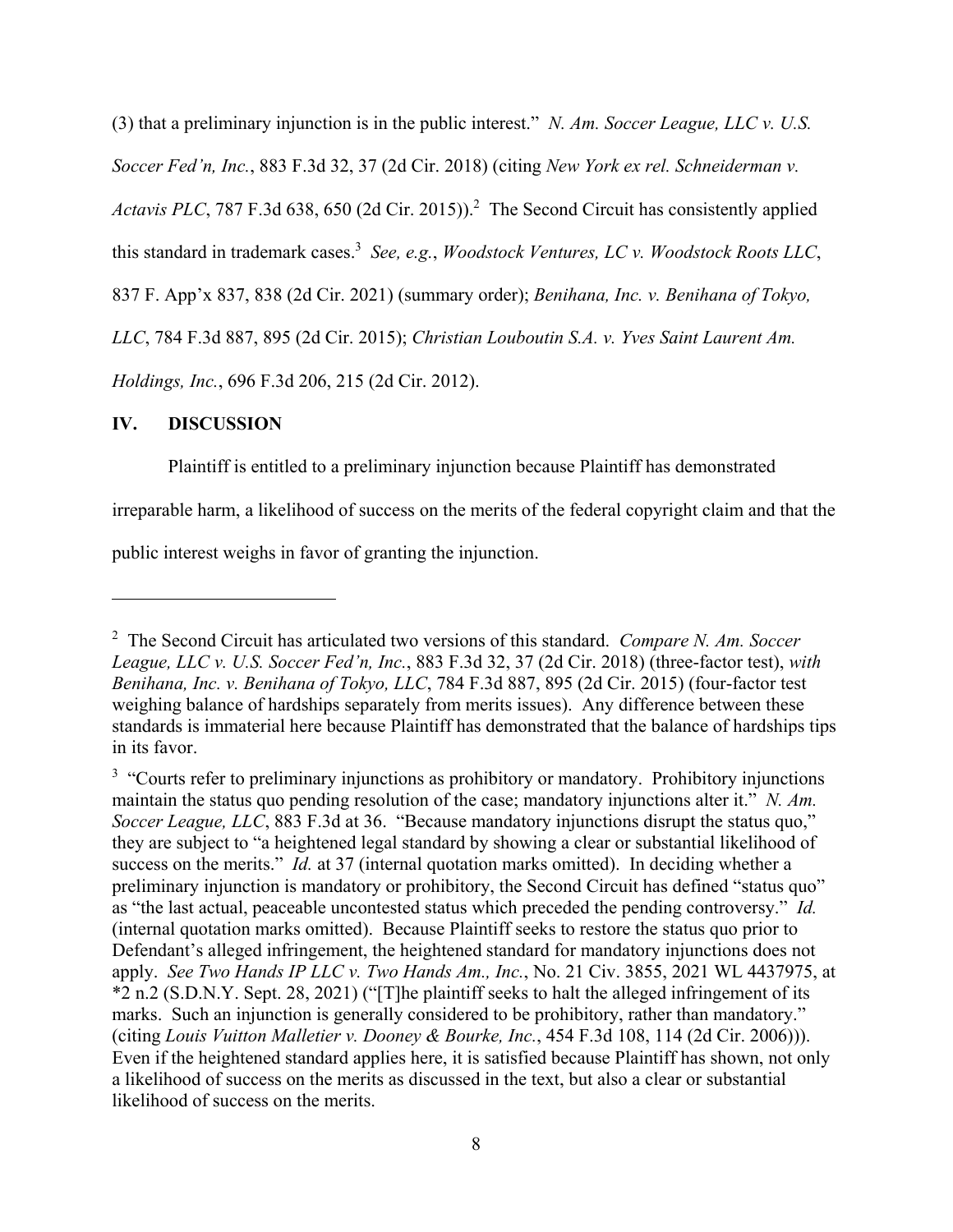## **A. Likelihood of Success on the Merits**

Plaintiff has shown a likelihood of success on the two elements of a federal copyright claim -- (1) that Plaintiff "has a valid mark that is entitled to protection" and (2) that "the defendant's 'actions are likely to cause confusion with [that] mark.'" *Tiffany & Co. v. Costco Wholesale Corp.*, 971 F.3d 74, 84 (2d Cir. 2020) (alteration in original) (quoting *Sports Auth., Inc. v. Prime Hosp. Corp.*, 89 F.3d 955, 960 (2d Cir. 1996)).

### 1. **Protectability of the Marks**

The mark central to this case, depicted here, (the "Mark") was registered in November 2017 (Reg. No. 5,333,635).



Because it is registered, the Mark is presumptively valid subject to any legal or equitable defense. 15 U.S.C. § 1115(a). Defendant does not contest the validity of Plaintiff's various registered RISE marks. Plaintiff is thus likely to prevail on the first element of its federal trademark claim -- showing the validity and protectability of its Mark.

#### 2. **Likelihood of Confusion**

To prevail on the second element of a federal trademark infringement claim, a plaintiff "must demonstrate that . . . the defendant's 'actions are likely to cause confusion with [that] mark.'" *Tiffany*, 971 F.3d at 84 (quoting *Sports Auth., Inc.*, 89 F.3d at 960). But the "mere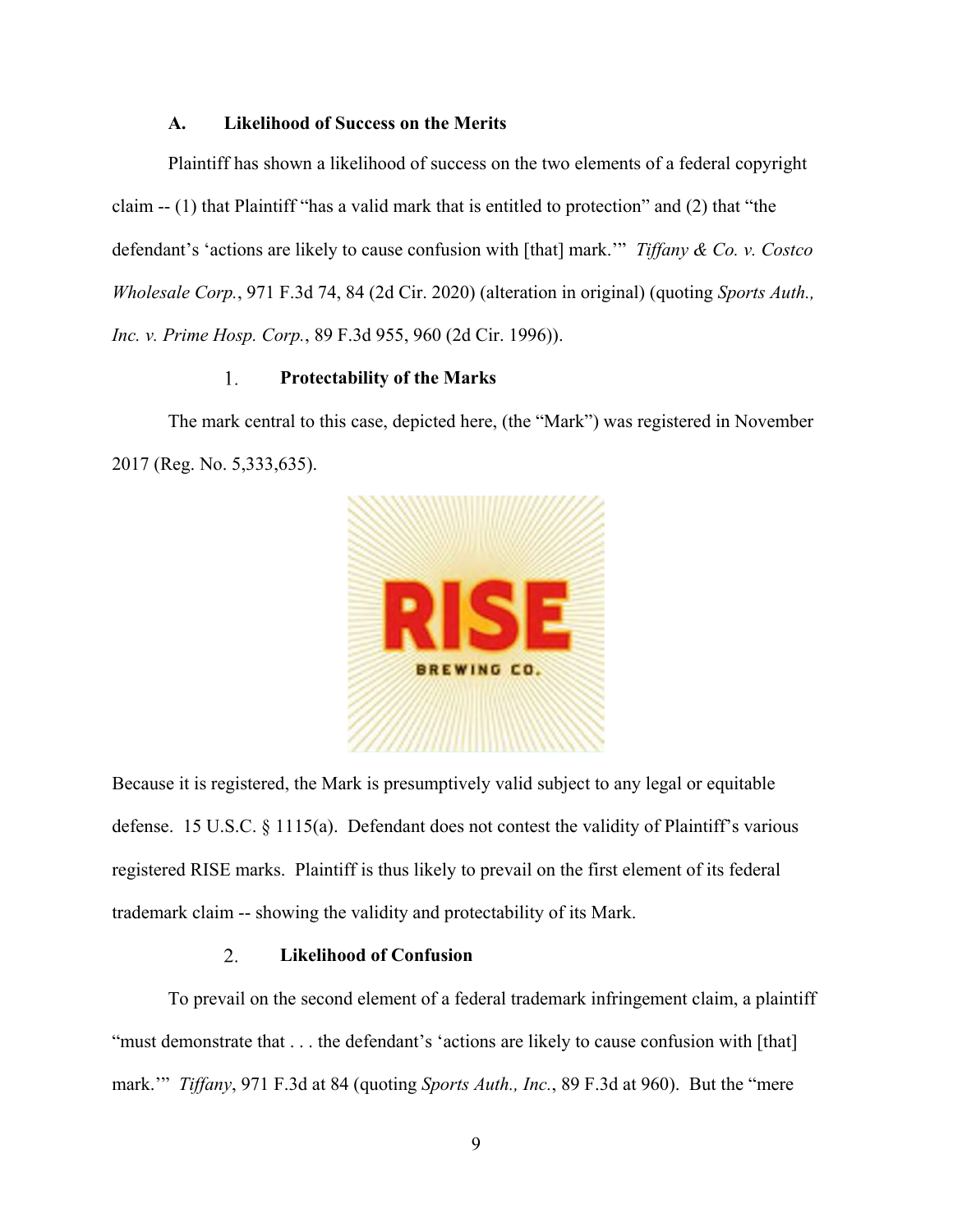possibility" of confusion is not enough; rather, a plaintiff must prove "a *probability* of confusion . . . affecting numerous ordinary prudent purchasers." *Id.* (quoting *Star Indus., Inc. v. Bacardi & Co. Ltd.*, 412 F.3d 373, 383 (2d Cir. 2005)).

Plaintiff brings this infringement action under a "reverse confusion" theory. "Reverse confusion" exists where a junior user "selects a trademark that is likely to cause consumers to believe, erroneously, that the goods marketed by the [senior] user are produced by the [junior] user." *Lang v. Ret. Living Pub. Co.*, 949 F.2d 576, 583 (2d Cir. 1991); *accord Banff, Ltd. v. Federated Dep't Stores, Inc.*, 841 F.2d 486, 490 (2d Cir. 1988). "The reverse confusion theory protects the mark of a [senior] user from being overwhelmed by a [junior] user, typically where the [junior] user is larger and better known and consumers might conclude that the senior user is the infringer." *LVL XIII Brands, Inc. v. Louis Vuitton Malletier S.A.*, 209 F. Supp. 3d 612, 666 (S.D.N.Y. 2016) (internal quotation marks omitted).

In determining whether there is a likelihood of reverse confusion, courts in the Second Circuit apply the eight-factor balancing test set forth in *Polaroid Corp. v. Polarad Elecs. Corp.*, 287 F.2d 492 (2d Cir. 1961) ("*Polaroid*"). They are:

(1) the strength of the trademark; (2) the degree of similarity between the plaintiff's mark and the defendant's allegedly imitative use; (3) the proximity of the products and their competitiveness with each other; (4) the likelihood that the plaintiff will "bridge the gap" by developing a product for sale in the defendant's market; (5) evidence of actual consumer confusion; (6) evidence that the defendant adopted the imitative term in bad faith; (7) the respective quality of the products; and (8) the sophistication of the relevant population of consumers.

*Tiffany & Co.*, 971 F.3d at 84-85 (citing *Polaroid*, 287 F.2d at 495; *Starbucks Corp. v. Wolf's Borough Coffee, Inc.*, 588 F.3d 97, 115 (2d Cir. 2009)). Six of these factors -- the strength of the mark, the similarity of defendant's mark to plaintiff's; the proximity of the products sold under defendant's mark to those under plaintiff's; where the products are different, the likelihood that plaintiff will bridge the gap; the existence of actual confusion; and the sophistication of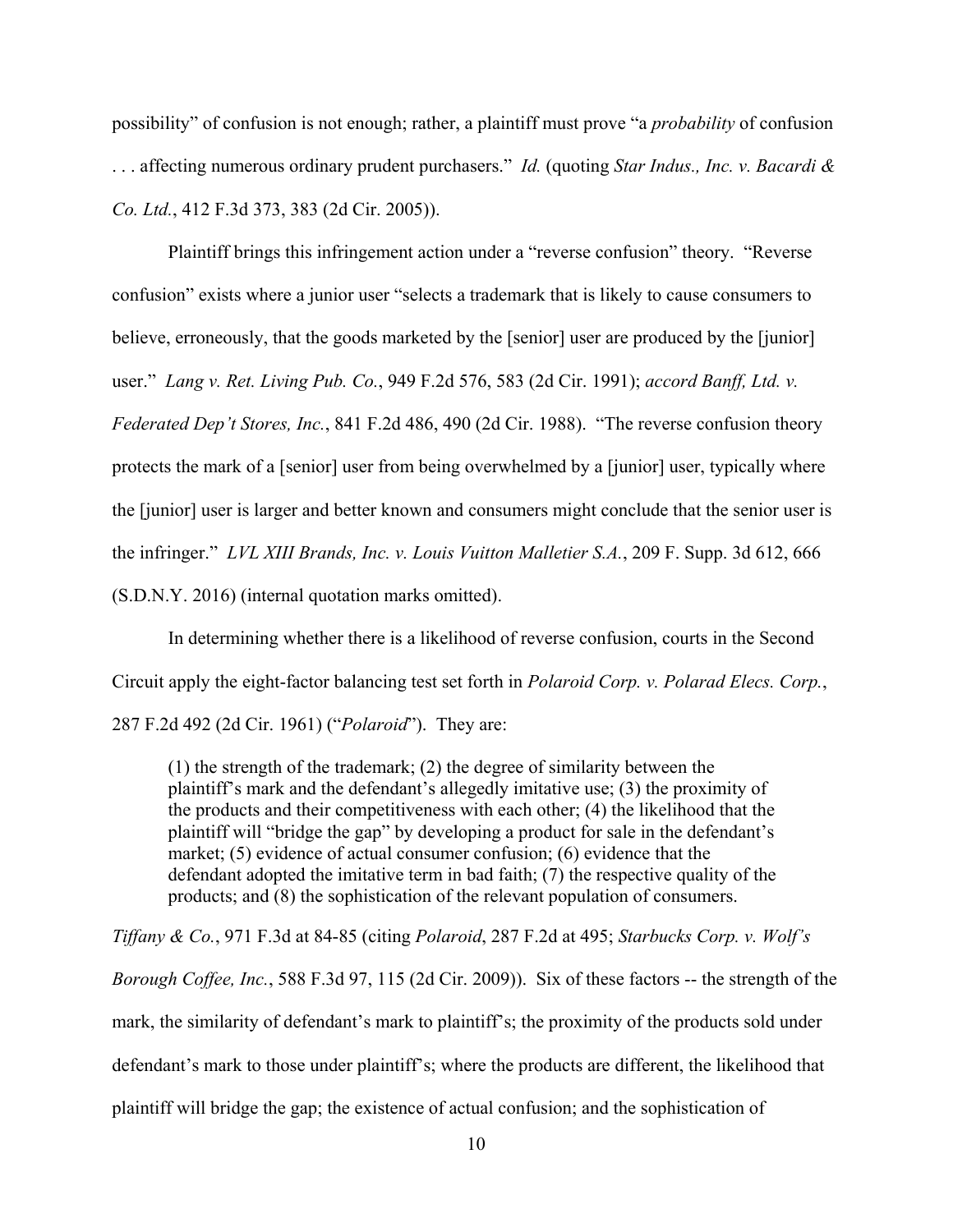consumers -- directly relate to the likelihood of confusion. *Virgin Enters. Ltd. v. Nawab*, 335 F.3d 141, 146-47 (2d Cir. 2003). The other two -- good faith and the quality of defendant's products -- are more pertinent to other issues, such as harm to plaintiff's reputation and choice of remedy. *Id.* at 147.

The principal question in this case is whether Defendant's use of the term "RISE" on its caffeinated drink is likely to cause confusion with Plaintiff's Mark. Plaintiff has shown that it is likely to prevail on that question particularly because of the similarity between the two marks, the proximity of Defendant's area of commerce to Plaintiff's and the credible testimony at the October 8, 2021, hearing from Mr. Gyesky, Ms. Ratliff and Ms. Schmidt on instances of actual confusion.

### $i$ . *Strength of the Mark (Factor 1)*

The first factor is strength of the mark. Plaintiff primarily relies on the word "RISE" in the Mark to establish confusion. As explained below, this factor tilts slightly in Plaintiff's favor.

"The first pertinence of the strength of a mark has to do with likelihood of public confusion. The more unusual and distinctive a particular mark, the more likely the consumer will assume, upon seeing it essentially replicated, that the newly observed user is the same as, or affiliated with, the originally observed user." *Guthrie Healthcare Sys. v. ContextMedia, Inc.*, 826 F.3d 27, 41 (2d Cir. 2016); *see also Star Indus., Inc.*, 412 F.3d at 384 ("The strength of a mark is determined by its tendency to uniquely identify the source of the product."). A mark's "strength" is "crucial to the likelihood of confusion analysis" in a reverse confusion case because a plaintiff's well-known association with the claimed mark "makes it much more likely that consumers will assume wrongly that [the plaintiff] is somehow associated with [the defendant's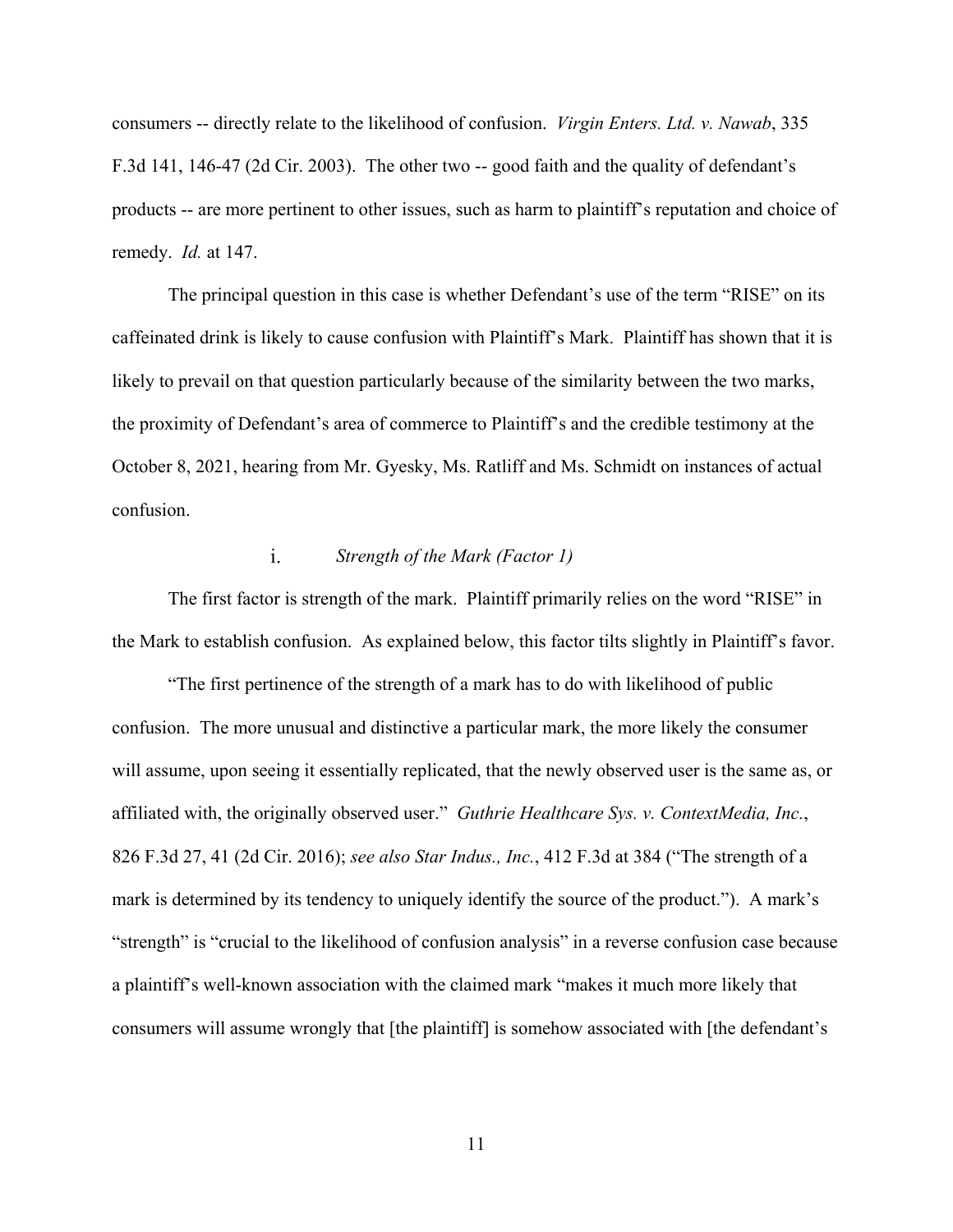product] or has authorized the use of its mark." *Lois Sportswear, U.S.A., Inc. v. Levi Strauss & Co*., 799 F.2d 867, 873 (2d Cir. 1986); *accord LVL XIII Brands, Inc.*, 209 F. Supp. 3d at 668.

The strength of a trademark "is analyzed based on two components: (1) the degree to which [the mark] is inherently distinctive; and (2) the degree to which it is distinctive in the marketplace." *Car-Freshner Corp. v. Am. Covers, LLC*, 980 F.3d 314, 329 (2d Cir. 2020) (internal quotation marks omitted). Inherent distinctiveness is assessed using four categories of marks that indicate increasing distinctiveness and protectability: (1) generic; (2) descriptive; (3) suggestive; and (4) arbitrary or fanciful. *See id.*; *accord Two Hands IP LLC v. Two Hands Am., Inc.*, No. 21 Civ. 3855, 2021 WL 4437975, at \*6 (S.D.N.Y. Sept. 28, 2021). A descriptive mark is "one that tells something about a product, its qualities, ingredients or characteristics." *Gruner + Jahr USA Pub., a Div. of Gruner + Jahr Printing & Pub. Co. v. Meredith Corp.*, 991 F.2d 1072, 1076 (2d Cir. 1993). A suggestive mark suggests the product, though it may take imagination to grasp its nature. *Id.* An arbitrary mark has an actual dictionary meaning, but that meaning does not describe the product, and a fanciful mark is a made-up name. *See id.* at 1075- 76.

Plaintiff's Mark is suggestive because the word "RISE" is "not directly descriptive," but evokes images of morning, which "suggest[s] a quality or qualities of the product through the use of imagination, thought and perception." *Star Indus., Inc.*, 412 F.3d at 385 (internal citation and quotation marks omitted). Suggestive marks are considered inherently distinctive. *Id.*

"However, suggestive marks are not necessarily distinct in the marketplace." *Two Hands IP LLC*, 2021 WL 4437975, at \*7. Market distinctiveness "is determined by analyzing six factors: advertising expenditures, consumer studies linking the mark to a source, unsolicited media coverage of the product, sales success, attempts to plagiarize the mark, and the length and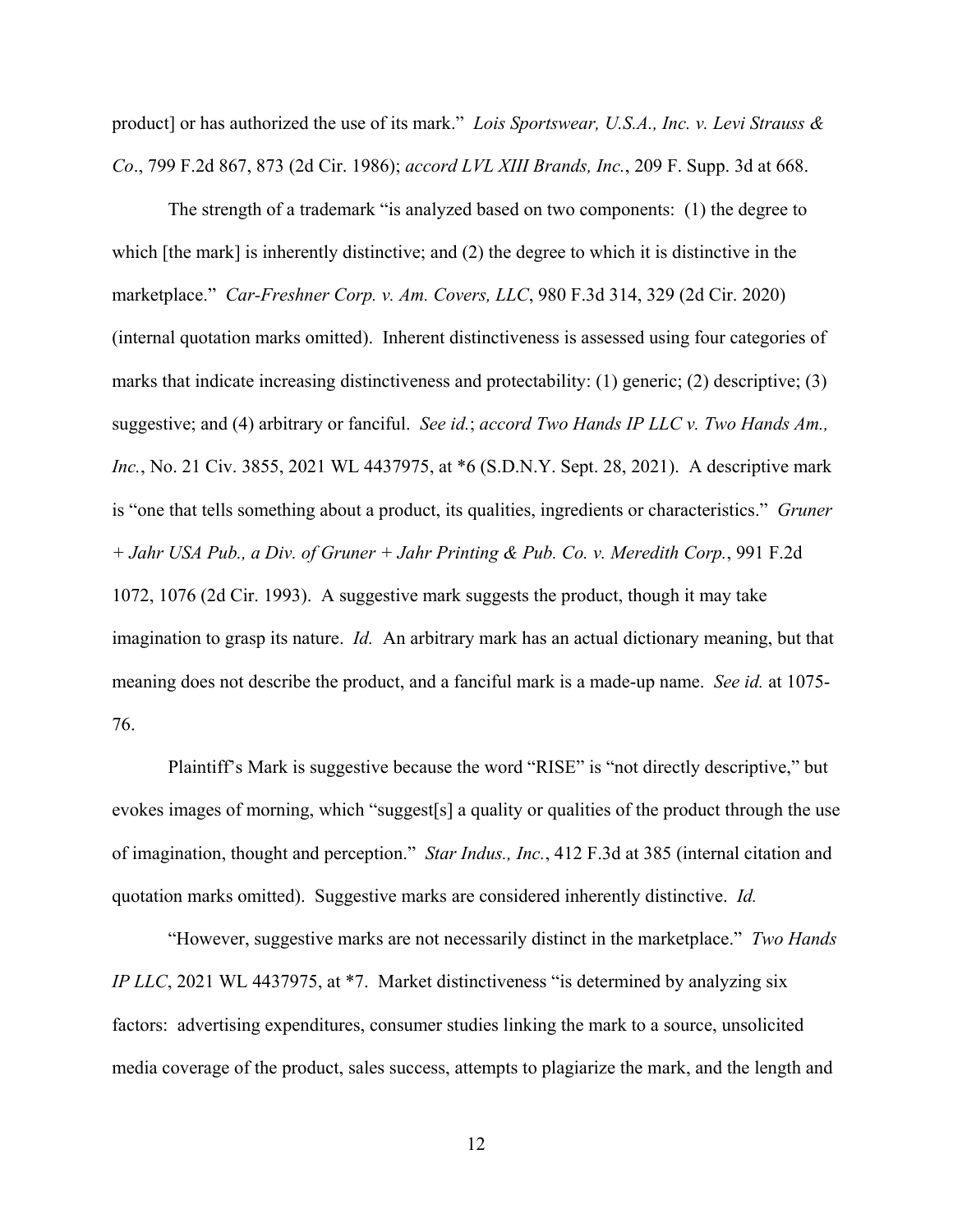exclusivity of the mark's use." *Car-Freshner Corp.*, 980 F.3d at 329 (citing *Centaur Commc'ns, Ltd. v. A/S/M Commc'ns, Inc.*, 830 F.2d 1217, 1222 (2d Cir. 1987)).

Taken together, these factors tilt slightly in favor of Plaintiff. This assessment takes into consideration the procedural posture and present inquiry -- i.e., whether Plaintiff has shown a sufficient likelihood of future success on the merits to warrant injunctive relief now. Plaintiff's CEO testified that the company was founded in 2014, has invested more than \$17.5 million in promoting its "RISE" marks, and has received a number of awards for its products, including winning "Best New Product" in 2017 from *BevNet* for its nitro cold brew coffee; "Beverage Innovation of the Year" in 2018 from *Beverage Industry* magazine; "2018 NEXTY Best New Organic Beverage Award" from New Hope Network; and "Best Canned Coffee" in 2019 from People Magazine for its canned nitro cold brew product. At this early stage of the litigation, Plaintiff has not provided any consumer studies linking "RISE" to its business or any evidence of attempts to plagiarize its marks. As for exclusivity, Plaintiff appears to have been the exclusive user of the principal term "RISE" to identify a single-serving, canned caffeinated beverage (until the launch of Defendant's product), although there are other commercial uses of the term "RISE" among morning beverages.<sup>4</sup>

Defendant counters that Plaintiff acknowledged the generic nature of the "RISE" mark before the PTO in 2015, writing "[t]he records of the Patent and Trademark Office demonstrate that many entities have used the word 'Rise' in relation to the Applicant's goods, making it

<sup>&</sup>lt;sup>4</sup> Defendant filed a motion asking this Court to take judicial notice of a case currently pending in the Western District of North Carolina involving Plaintiff and the alleged producers of a canned, caffeinated beverage called "RIZE." The parties in that case appear to dispute when the "RIZE" drink became available for sale and whether it is still on the market. Complaint, *RiseandShine Corp. v. Hendricks*, No. 21 Civ. 232 (W.D.N.C. Aug. 1, 2021).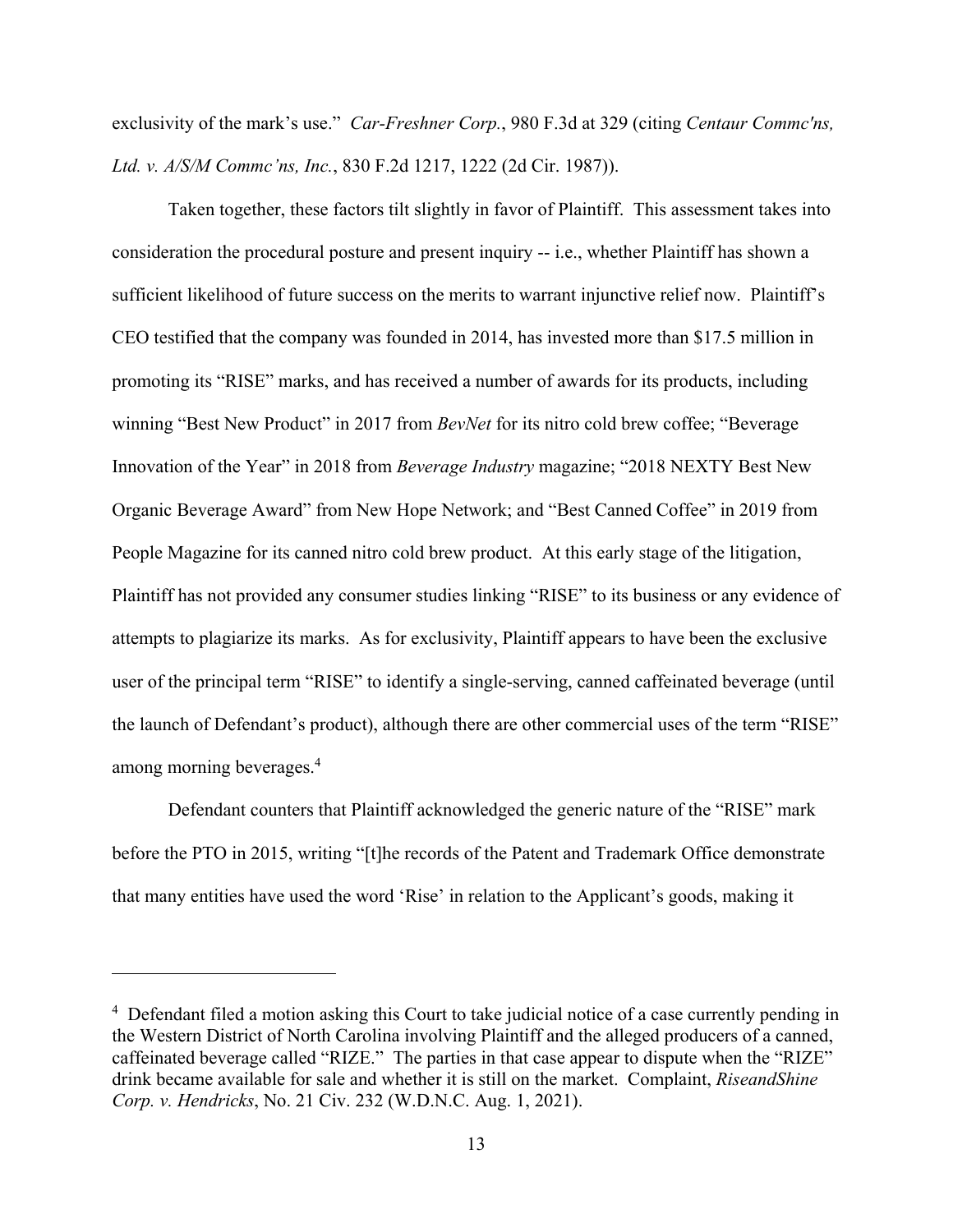unlikely that consumers would give significant weight to this term in ascertaining the source of such goods." "In general, courts do not bind parties to their statements made or positions taken in ex parte application proceedings in front of the PTO." *Alpha Media Grp., Inc. v. Corad Healthcare, Inc.*, No. 13 Civ. 5438, 2013 WL 5912227, at \*3 (S.D.N.Y. Nov. 4, 2013) (noting, at most, such statements can be "considered as evidence, albeit not conclusive evidence, of the truth of the assertions"). Defendant's argument also is undercut by testimony from its own witness, Mr. Lyons, who testified that Defendant chose to name its product "RISE" following surveys that found the term had "an emotional meaning" that appealed to consumers. In addition, the Mark consists of more than the word "RISE" taken alone and out of context, but includes "the stylized logo of that name including the unusual form and shape of the letters comprising the word." *Gruner + Jahr USA Publ'g Div. of Gruner + Jahr Printing & Publ'g Co.*, 991 F.2d at 1077-78 ("In analyzing the strength of the mark for likelihood of confusion purposes, we observe again that the actual trademark registration in this case protects not the name or the word "parents," but rather the stylized logo of that name including the unusual form and shape of the letters comprising the word."). Accordingly, this factor tilts slightly in Plaintiff's favor.

#### ii. *Similarity of the Marks (Factor 2)*

The second factor is the similarity of the marks. This inquiry involves looking at "how [the marks] are presented in the marketplace." *Sports Auth., Inc.*, 89 F.3d at 962. "In assessing similarity, courts look to the overall impression created by the logos and the context in which they are found and consider the totality of factors that could cause confusion among prospective purchasers." *Gruner + Jahr USA Publ'g, a Div. of Gruner + Jahr Printing & Publ'g Co.*, 991 F.2d at 1078; *accord Flushing Bank v. Green Dot Corp.*, 138 F. Supp. 3d 561, 587 (S.D.N.Y.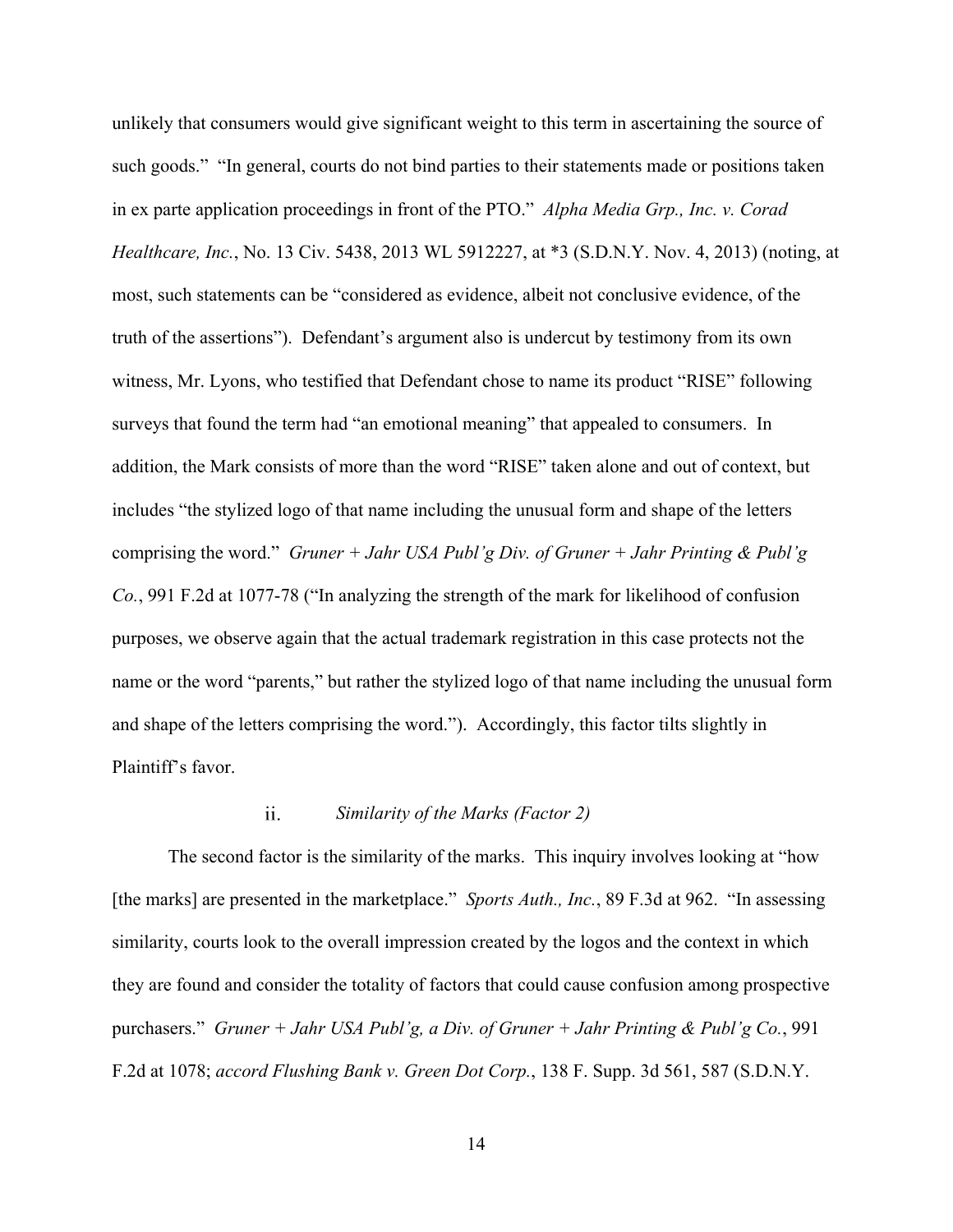2015) ("In evaluating similarity, a court looks at how a mark as a whole sounds, looks and feels - - reviewing the size of a mark, design of a logo, the typeface, how a word sounds when spoken.").

Here, the two marks are confusingly similar in appearance. Both highlight the single word "RISE." *See Virgin Enters. Ltd.*, 335 F.3d at 149 (reversing district court's denial of preliminary injunction where plaintiff's and defendants' marks " both consisted of the same word, 'virgin'"). On both of the parties' respective products, "RISE" is printed on a beverage can, in large typeface, in all-capital letters, in a bright color against a light background and is the dominant feature occupying the top third of the can. The other terms, the parties' respective house marks -- i.e., "Brewing Co." and "Mtn. Dew" -- appear in much smaller lettering. *See Flushing Bank*, 138 F. Supp. 3d at 587 ("Factors which courts consider in this regard include mode of presentation, typeface, inclusion of additional words, dress colors, and associated tieins, such as a mascot.").

Defendant argues that the appearance of the parties' products that bear the marks are not confusingly similar because the cans themselves are different sizes, the logos are in different fonts and Defendant's use of the house mark "MTN DEW" mitigates against any confusion. To support this argument, Defendant relies heavily on *Nabisco, Inc. v. Warner-Lambert Co.*, 220 F.3d 43, 47-48 (2d Cir. 2000). In *Nabisco,* the Court of Appeals affirmed summary judgment for the defendant and relied on, among other things, the defendant's use of the house mark "DENTYNE" to conclude that the mark "DENTYNE ICE" was not confusingly similar to the plaintiff's mark "ICE BREAKERS." But the *Nabisco* case dealt with forward confusion -- not reverse confusion as Plaintiff claims here. In a reverse confusion context, that a junior user employed a house mark does not necessarily resolve alleged confusion because the "essence" of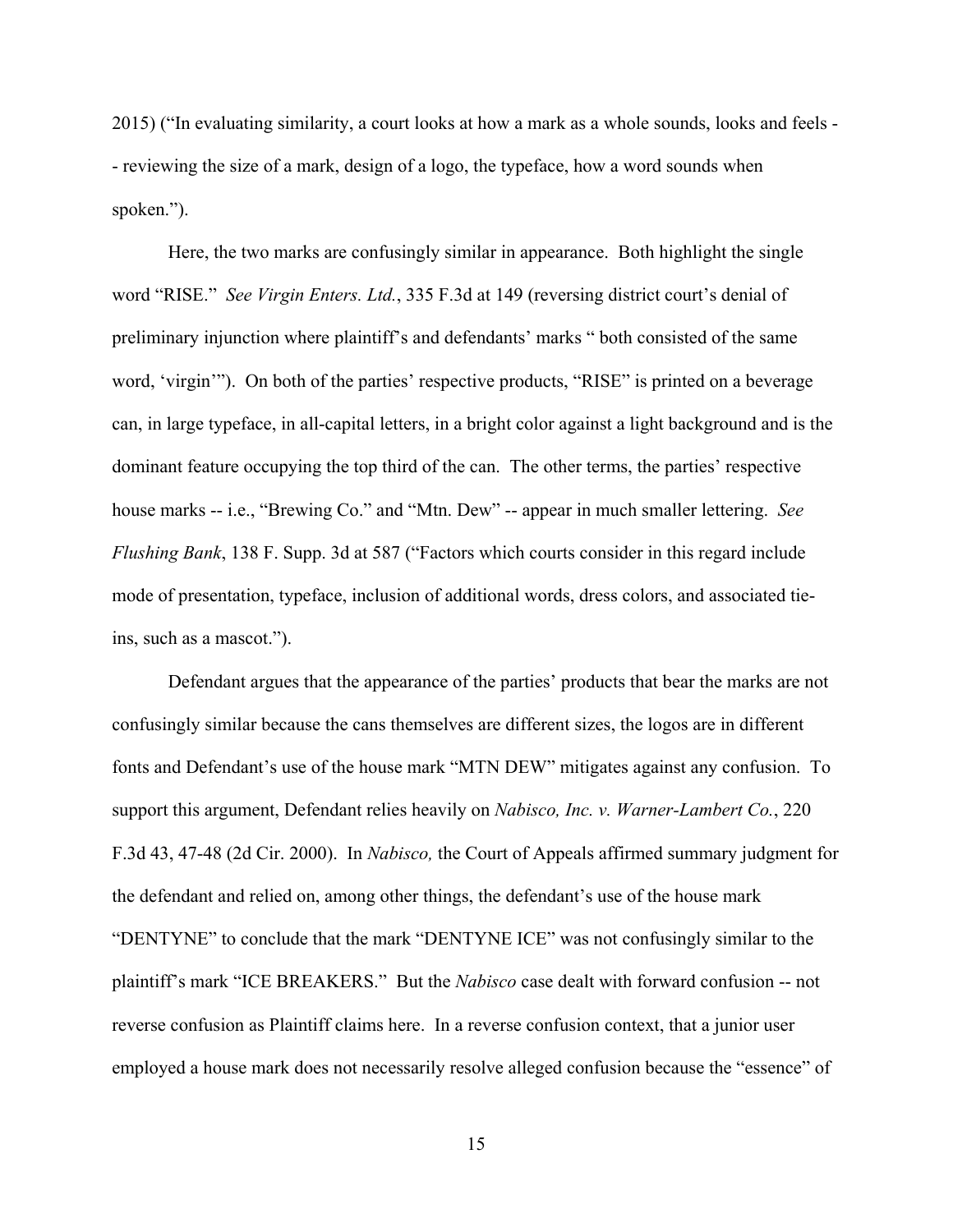a reverse confusion claim "is that the junior user overpowers the senior user's mark."

*Gameologist Grp., LLC v. Sci. Games Int'l, Inc.*, 838 F. Supp. 2d 141, 160 n.8 (S.D.N.Y. 2011) (collecting cases), *aff'd*, 508 F. App'x 31 (2d Cir. 2013); *see also* McCarthy on Trademarks and Unfair Competition § 23.10 (5th ed. Sept. 2021) ("In a reverse confusion situation, rather than trying to profit from the senior user's mark, the junior user saturates the market and overwhelms the senior user. The result is that the senior user loses the value of the trademark, its product identity, corporate identity, control over its goodwill and reputation, and ability to move into new markets.") (internal quotation marks omitted).

Defendant's other arguments fail because they do not consider the parties' respective marks holistically. The Second Circuit has made clear that, "[w]hen evaluating the similarity of marks, courts consider the overall impression created by a mark. Each mark must be compared against the other as a whole; juxtaposing fragments of each mark does not aid in deciding whether the compared marks are confusingly similar." *Brennan's, Inc. v. Brennan's Rest., LLC*, 360 F.3d 125, 133 (2d Cir. 2004). For the reasons discussed, the similarity of the marks tips strongly in Plaintiff's favor.

### iii. *Proximity of the Products (Factor 3)*

The third factor is the proximity of the products and their competitiveness with each other. "The proximity factor can apply to both the subject matter of the commerce in which the two parties engage and the geographic areas in which they operate." *Guthrie.*, 826 F.3d at 39. Here, the proximity factor tips decidedly in favor of Plaintiff. The products at issue are both canned, caffeinated drinks. Plaintiff sells coffee and tea drinks, while Defendant sells fruitflavored energy drinks. The products are sold through the same trade channels -- grocery stores and convenience stores. Both products are sold nationally.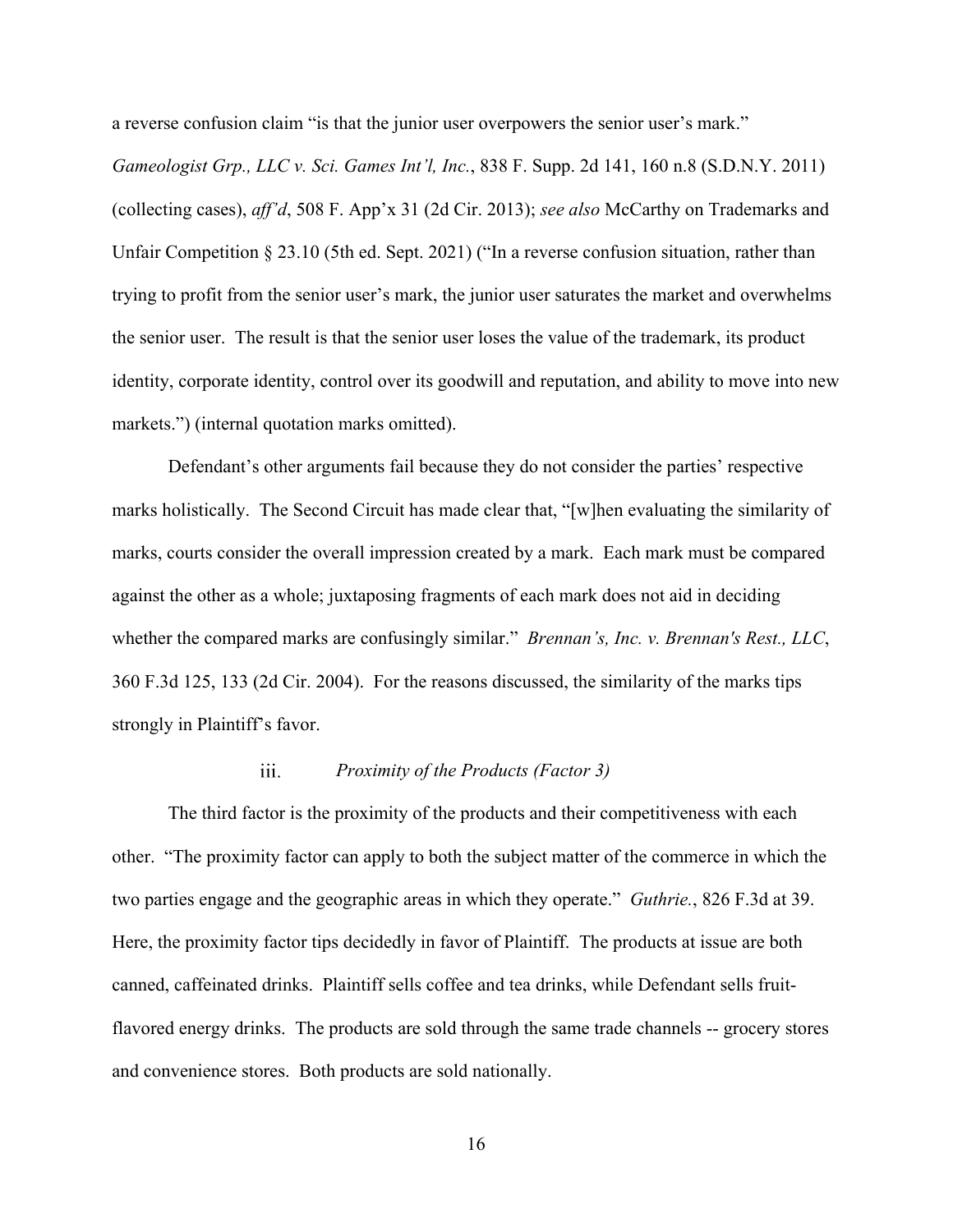The parties dispute, and offer conflicting evidence of, whether their respective products are likely to be placed in close physical proximity in grocery stores. This evidence misses the point. The premise of the proximity factor is that "the public is less likely to draw an inference of relatedness from similar marks when the marks' users are in *dissimilar areas of commerce* . . . . The more likely it appears that an enterprise in one party's area of commerce might also engage in the other party's area of commerce, the greater the likelihood that the public will infer an affiliation from the similarity of the marks." *Guthrie*, 826 F.3d at 39 (emphasis added) (providing the example for proximity analysis that similar trademarks used for a coffee shop and antivirus computer software are less likely to be confusing than similar trademarks both used for coffee shops in two different but not distant locations). Particularly in this reverse confusion case, the question is whether the products are in sufficiently similar areas of commerce that a consumer may erroneously believe that the goods marketed by Plaintiff, the senior user, are produced by or affiliated by the junior user, Defendant, which sells MTN DEW RISE ENERGY. The focus is not on physical proximity on the grocery shelf, but on whether the products are in similar or dissimilar areas of commerce. Here the two canned and caffeinated drinks indisputably are.

#### *Bridging the Gap (Factor 4)*  iv.

The fourth factor is the likelihood that the plaintiff will "bridge the gap" by developing a product for sale in the defendant's market. This factor is inapplicable here. Where the parties' products are already in competitive proximity, as in this case, there is "no gap to bridge, and this factor is irrelevant to the *Polaroid* analysis." *Star Indus.*, 412 F.3d at 387 (treating this factor as neutral where both parties used marks on liquor bottle labels); *accord Guthrie*, 826 F.3d at 45.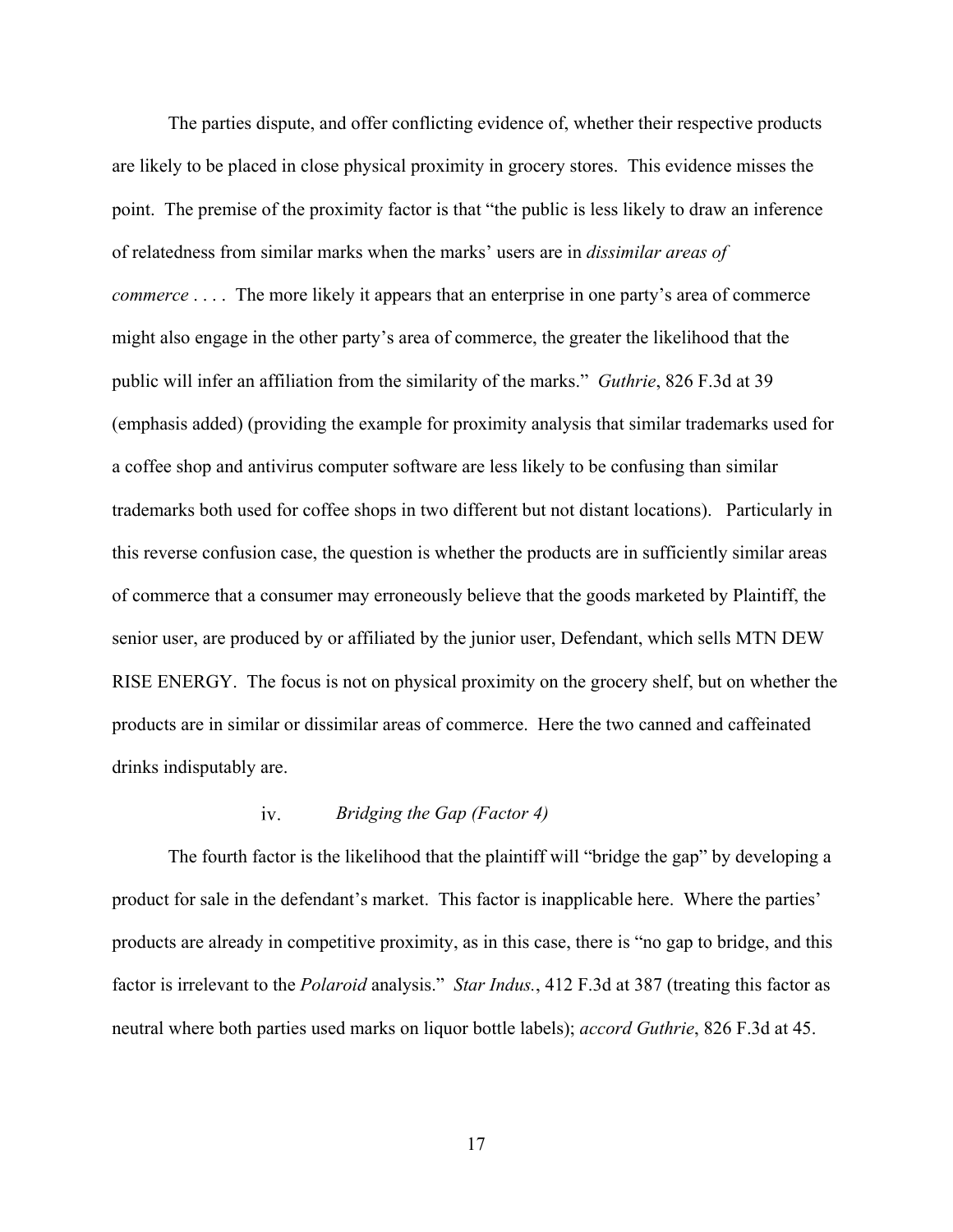#### *Actual Confusion (Factor 5)*   $V_{\star}$

The fifth factor is actual confusion, and it weighs in favor of Plaintiff. "[I]t is black letter law that actual confusion need not be shown to prevail under the Lanham Act, since actual confusion is very difficult to prove and the Act requires only a likelihood of confusion as to source." *Guthrie*, 826 F.3d at 45 (finding a likelihood of confusion and broadening the scope of the District Court's permanent injunction despite no evidence of actual confusion); *accord Reply All Corp. v. Gimlet Media, LLC*, 843 F. App'x 392, 397 (2d Cir. 2021) (summary order).

Nevertheless, "[i]nstances of actual confusion resulting from a junior user's use of a mark similar to a senior user's can be powerful evidence supporting a likelihood of confusion." *Guthrie*, 826 F.3d at 44. Plaintiff presented the credible testimony of Mr. Gyesky, Ms. Ratliff and Ms. Schmidt describing multiple instances of actual confusion since Defendant's product launched in March 2021. Although Defendant presented contrary survey evidence showing no confusion, Plaintiff proffered its own expert testimony critiquing the survey results. In the context of this case, survey results may be particularly unreliable. As the Court in *Guthrie* observed, "[T]he absence of evidence of actual confusion does not necessarily prove anything, especially when there has been neither long nor significant experience of the two trademarks operating side-by-side in the same market." *Id.*

### vi. *Bad Faith (Factor 6)*

The sixth factor is the defendant's bad faith in adopting the imitative term. This factor, along with the quality of the products, is not "of high relevance to the issue of likelihood of confusion." *Virgin Enters. Ltd.*, 335 F.3d at 151. Rather, "[a] finding that a party acted in bad faith can affect the court's choice of remedy or can tip the balance where questions are close." *Id.* Here, Plaintiff asserts that Defendant adopted its mark in bad faith after meetings between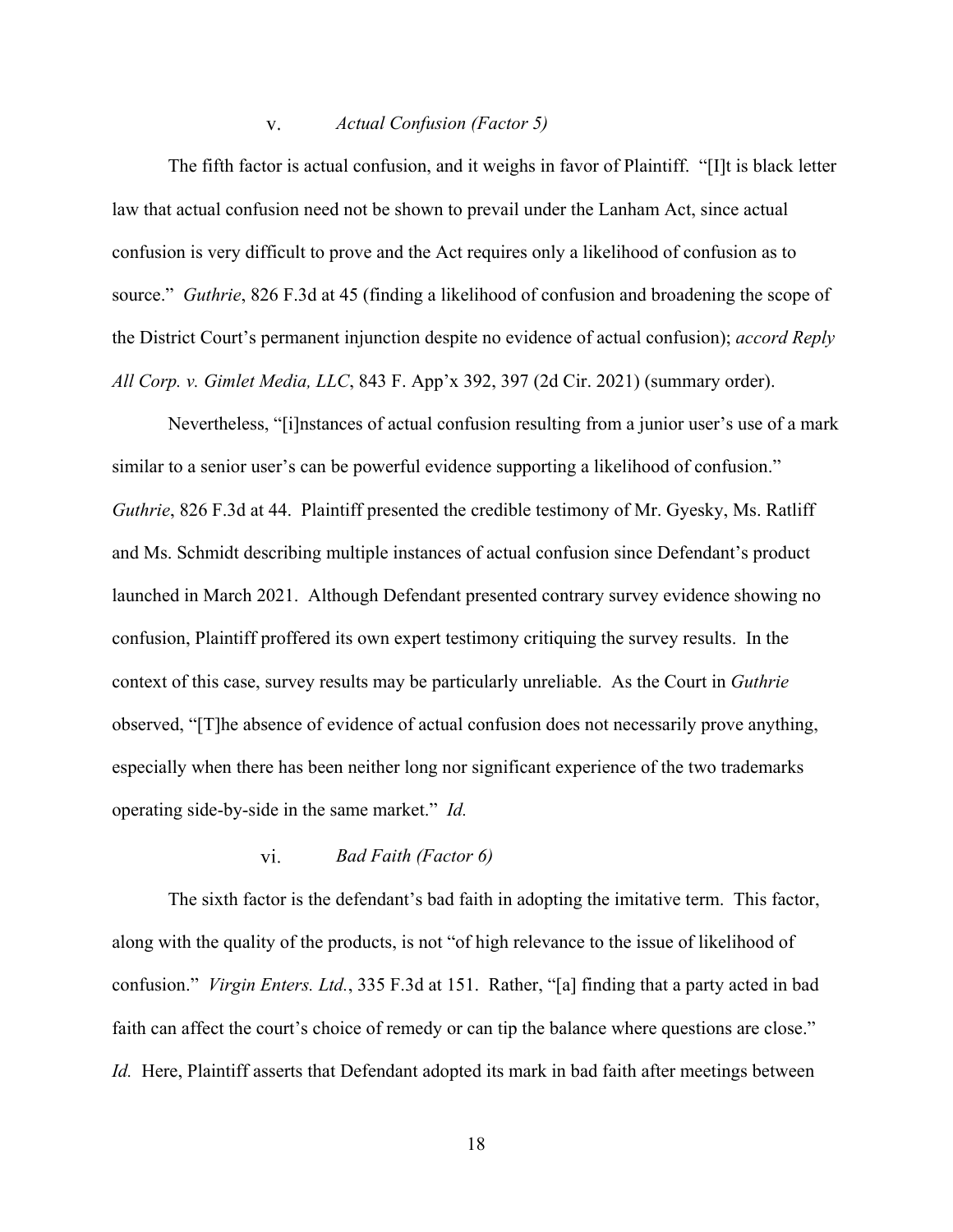the parties failed to produce a partnership. At this stage prior to any discovery, the record is too thin to support a finding of bad faith. This factor therefore favors neither party.

#### vii. *Quality of the Products (Factor 7)*

The seventh factor is the quality of the respective products. This factor primarily affects the issue of harm to the senior user's reputation and is less pertinent to the likelihood of confusion. *Virgin Enters. Ltd.*, 335 F.3d at 151. Plaintiff's products are marketed as being made with organic ingredients. Defendant's products are not organic and could tarnish Plaintiff's reputation as a provider of healthy or organic products. *See Guthrie*, 826 F.3d at 44 n.6 ("[I]n some circumstances, the *Polaroid* factor that ordinarily focuses on the quality of the junior user's commerce can also be affected by the nature or subject matter of the junior user's commerce when those are objectionable for whatever reason to the senior user's customers."). This factor weighs in favor of finding a likelihood of success on the merits.

#### viii. *Buyers' Sophistication (Factor 8)*

The eighth factor is the buyers' sophistication. Plaintiff relies on the products' low price point as indicative of low customer sophistication. *See Starbucks Corp.*, 588 F.3d 97, 119 (2d Cir. 2009). But "price alone is not determinative of the care a consumer will take in making purchases, and our touchstone remains the general impression that is left with the ordinary consumer." *Id.* (internal citations omitted). This factor is inconclusive on this record because a purchaser of *organic* caffeinated drinks might well be more discriminating than a purchaser of caffeinated canned beverages, and Plaintiff has offered no evidence to show low buyer sophistication.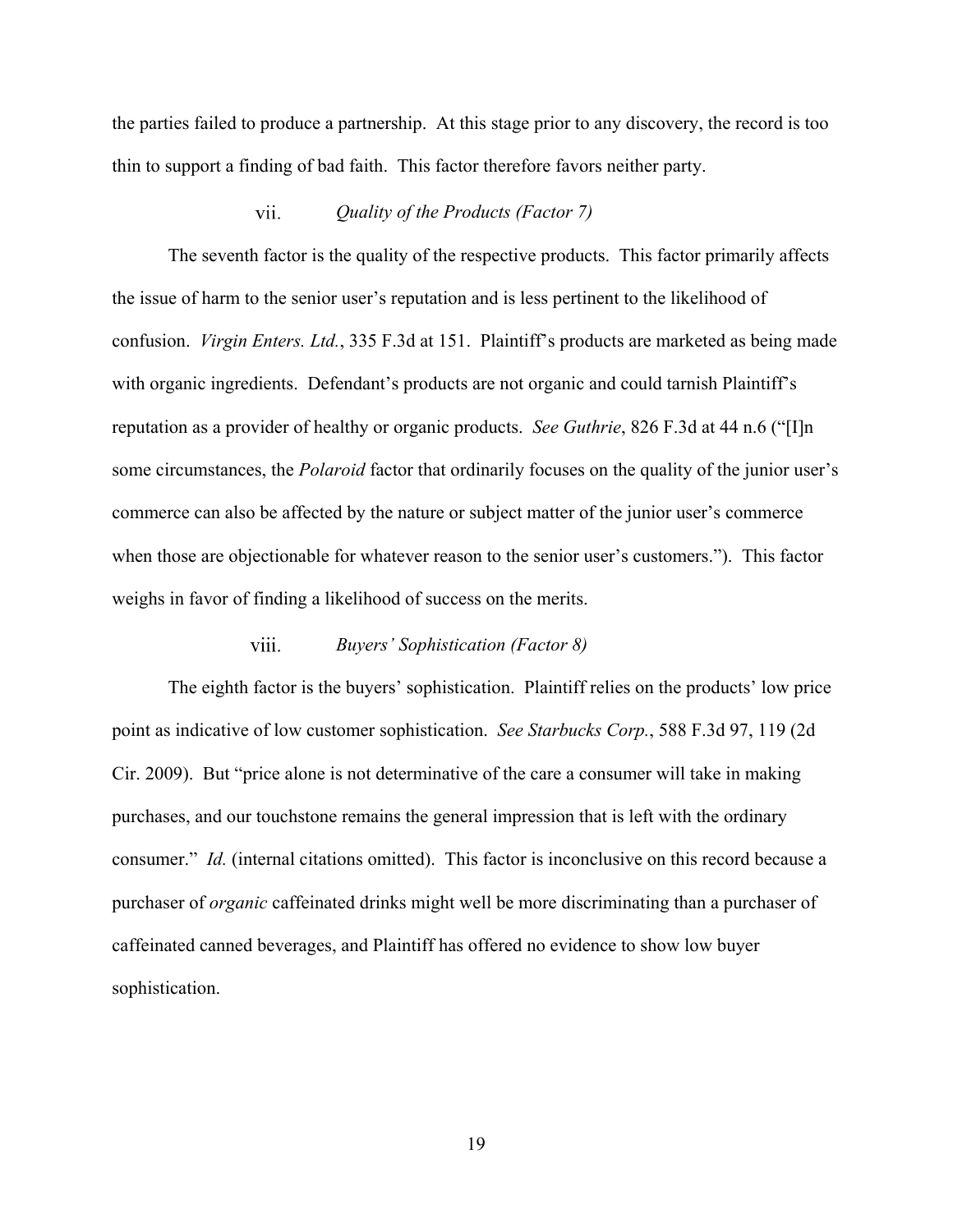#### ix. *Overall Likelihood of Confusion*

In sum, given the degree of similarity between Plaintiff's and Defendant's marks, the proximity of their areas of commerce, and credible testimony of actual confusion, Plaintiff has met its burden of showing a sufficient likelihood of success on the merits to warrant a preliminary injunction, regardless of whether the relevant standard is a clear or substantial likelihood, a simple likelihood, or serious questions on the merits. *See generally Guthrie*, 826 F.3d at 46; *Virgin Enters. Ltd.*, 335 F.3d at 142. Plaintiff has shown that the risk of reverse confusion is probable -- i.e., that without an injunction, Plaintiff is at risk of "being overwhelmed by a subsequent user [PepsiCo], where the subsequent user is larger and better known." *LVL XIII Brands, Inc.*, 209 F. Supp. 3d at 666.

## **B. Irreparable Harm**

Plaintiff has sustained its burden of showing irreparable harm. Because Plaintiff has shown a likelihood success on the merits of its federal trademark claim, Plaintiff is entitled to a presumption of irreparable harm, *see* 15 U.S.C. § 1116(a), which Defendant has not rebutted.

Defendant argues that Plaintiff's five-month delay in bringing the Motion rebuts the statutory presumption of irreparable harm. This argument is unpersuasive because, according to Mr. Gyesky's testimony, Plaintiff's prior counsel sent Defendant a cease-and-desist letter in January 2021, before the March launch of Defendant's RISE product and the parties' counsel communicated between January and April regarding a "licensing deal" that would have avoided litigation. Plaintiff first brought a preliminary injunction motion on June 29, 2021. These circumstances -- i.e., the parties' ongoing discussions -- do not support the inference that Plaintiff delayed, not perceiving any immediate or irreparable harm from the launch of Defendant's RISE product. *See Goat Fashion Ltd. v. 1661, Inc.*, No. 19 Civ. 11045, 2020 WL 5758917, at \*6 (S.D.N.Y. Sept. 28, 2020) (four-month delay did not rebut presumption of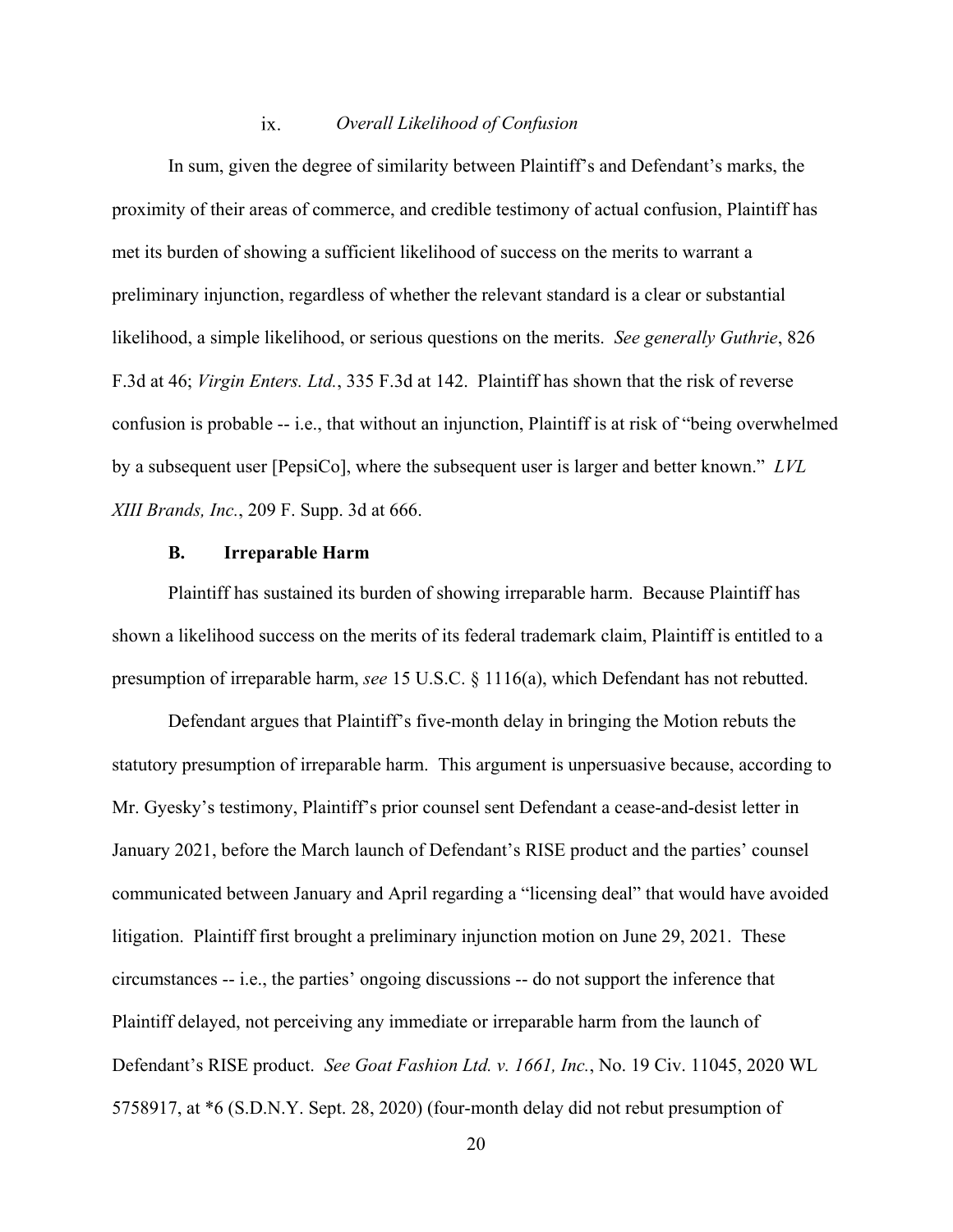irreparable harm given settlement discussions); *Marks Org., Inc. v. Joles*, 784 F. Supp. 2d 322, 333-34 (S.D.N.Y. 2011) (sixteen-month delay did not vitiate finding of irreparable harm where parties had settlement discussions); *Polar Corp. v. PepsiCo, Inc.*, 789 F. Supp. 2d 219, 239 (D. Mass. 2011) (rejecting PepsiCo's argument that a seven-month delay was unreasonable, and finding irreparable harm).

## **C. Balance of Hardship**

Defendant contends that it would incur substantial rebranding costs, lost sales and harm to its goodwill if this Court issues a preliminary injunction. These costs must be balanced against the harm to Plaintiff if an injunction does not issue. *See Winter v. Nat. Res. Def. Council, Inc.*, 555 U.S. 7, 24 (2008) ("In each case, courts must balance the competing claims of injury and must consider the effect on each party of the granting or withholding of the requested relief.") (internal quotation marks omitted); *Benihana, Inc.*, 784 F.3d at 897 (balancing hardships).

Plaintiff has submitted credible evidence that it faces an existential threat from Defendant's infringement. For example, at the October 8, 2021, hearing, Plaintiff elicited testimony that Defendant's product has dissuaded at least one investor from re-upping his investment, and additional testimony makes clear that Plaintiff's corporate identity is at risk if Defendant continues to saturate the market.

The Court also is unpersuaded that the harm facing Defendant is not of its own making. "[I]t is 'axiomatic that an infringer . . . cannot complain about the loss of ability to offer its infringing product.'" *Off-White, LLC v. Alins*, No. 19 Civ. 9593, 2021 WL 4710785, at \*5 (S.D.N.Y. Oct. 8, 2021) (quoting *WPIX, Inc. v. ivi, Inc.*, 691 F.3d 275, 287 (2d Cir. 2012)). The record makes clear that Plaintiff made efforts to contact Defendant about its product in January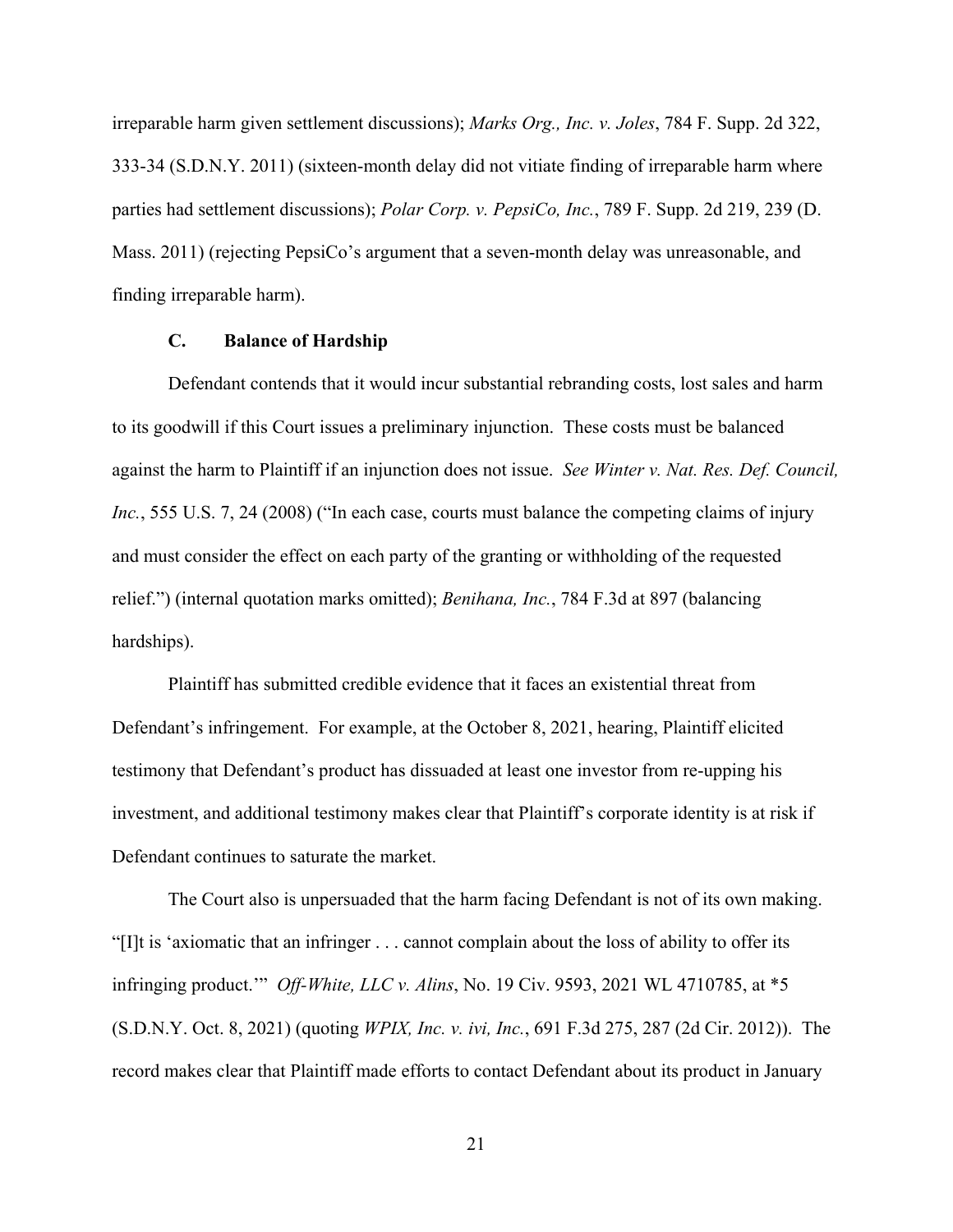2021, approximately two months before Defendant's product launched, when its former counsel sent Defendant a cease-and-desist letter. Defendant then apparently continued to invest heavily in its product while it seemingly prolonged the adjudication of this motion, which Plaintiff first filed in June 2021. Defendant first sought a stay pending a motion to transfer the action from the Northern District of Illinois. Later, following oral argument on the Motion, Defendant filed a motion for an evidentiary hearing, and then used the hearing to re-hash arguments raised at the September 9, 2021, hearing, before filing a motion "to conduct expedited discovery . . . , with supplemental briefs to be filed within four weeks."

## **D. Public Interest**

Plaintiff also has met its burden of demonstrating that "the public interest would not be disserved by the grant of a preliminary injunction." *WPIX, Inc.*, 691 F.3d at 287. The public "has a protectable interest in being free from confusion, deception and mistake[.]" *Goat Fashion Ltd.*, 2020 WL 5758917, at \*16; *see also Park 'N Fly, Inc. v. Dollar Park and Fly, Inc.*, 469 U.S. 189, 193 (1985) ("[A] sound public policy requires that trademarks should receive nationally the greatest protection that can be given them."); *see also Benihana, Inc.*, 784 F.3d at 897 ("[T]o the extent it is implicated, the public interest here is served by the enforcement of the parties' lawful [licensing] agreement.").

# **V. CONCLUSION**

Having considered the parties' written submissions and the evidence and argument presented at the September 9, 2021, oral argument and October 8, 2021, evidentiary hearing, for the foregoing reasons, the Court GRANTS Plaintiff's motion for a preliminary injunction. Defendant is hereby preliminarily restrained and enjoined as follows:

For the purposes of this Preliminary Injunction Order, the following definitions 1. shall apply: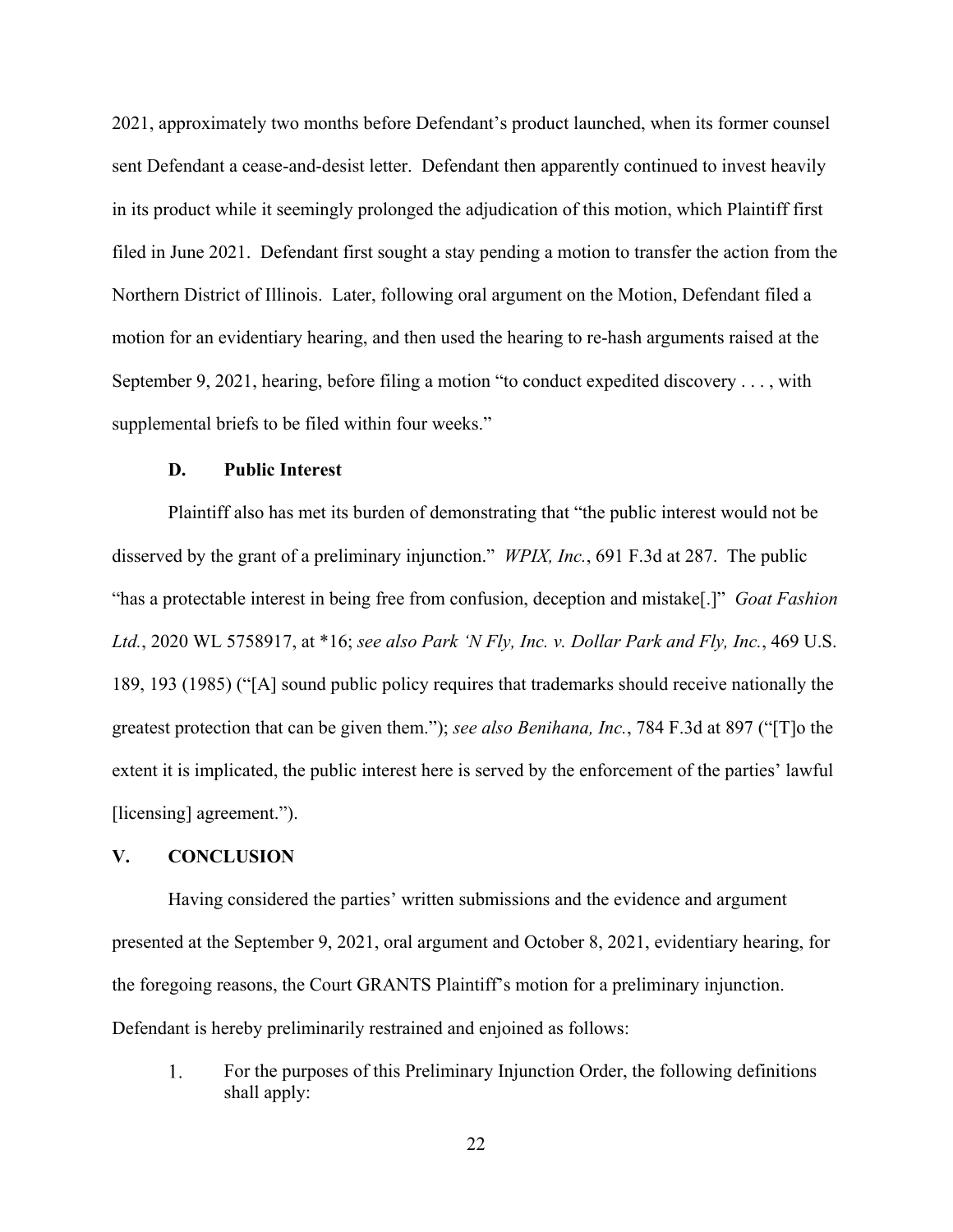- a. The "Challenged Mark" shall mean the following mark: MTN DEW RISE ENERGY.
- b. The "Market" shall mean the United States.
- c. "Advertisement" shall mean any advertisement, flyer, brochure, billboard, display, television commercial, radio commercial, Internet commercial or similar communication of marketing, advertising, sale or promotional information or materials directed to the general public or segments of the general public.
- 2. Subject to paragraph 7 below, Defendant shall not use or display the Challenged Mark in the Market in connection with the promotion, sale or distribution of single-use, canned energy beverages.
- $3<sub>1</sub>$ Subject to paragraph 7 below, Defendant shall not use or display in the Market any mark that is confusingly similar to Plaintiff's Mark in connection with the promotion, sale or distribution of single-use, canned energy beverages.
- $4.$ Subject to paragraph 7 below, Defendant shall not use or display the Challenged Mark in any Advertisement that will be or is intended to be circulated, displayed or broadcast in the Market.
- Defendant shall not assist, aid or abet any other person or business entity in 5. engaging in any of the activities prohibited by this Order.
- 6. This Order is binding upon Defendant and its agents, servants and employees, and upon all persons in active concert or participation with it or them (but not any third-party retailers over whom Defendant has no control) who receive actual notice of this Order by personal service or otherwise. Subject to paragraph 7 below, Defendant shall provide such actual notice.
- Defendant shall comply with this Order within seven days of its effective date.  $7<sub>1</sub>$
- 8. This Order shall take effect upon the posting of a bond as set forth below, and shall remain in effect until the conclusion of the trial of this matter; provided, however, that this Order may be dissolved or modified upon appropriate motion and a showing of good cause to this Court.
- 9. Plaintiff shall post a bond in the amount of \$250,000 as soon as reasonably practicable after entry of this Order, but in any event no later than one week from the date of this Order.
- 10. Within eight days of the effective date of this Order, Defendant shall file a report with the Court, setting forth in detail the manner in which Defendant has complied with this Order.
- 11. The parties may jointly propose any modification to this Order, but only to the